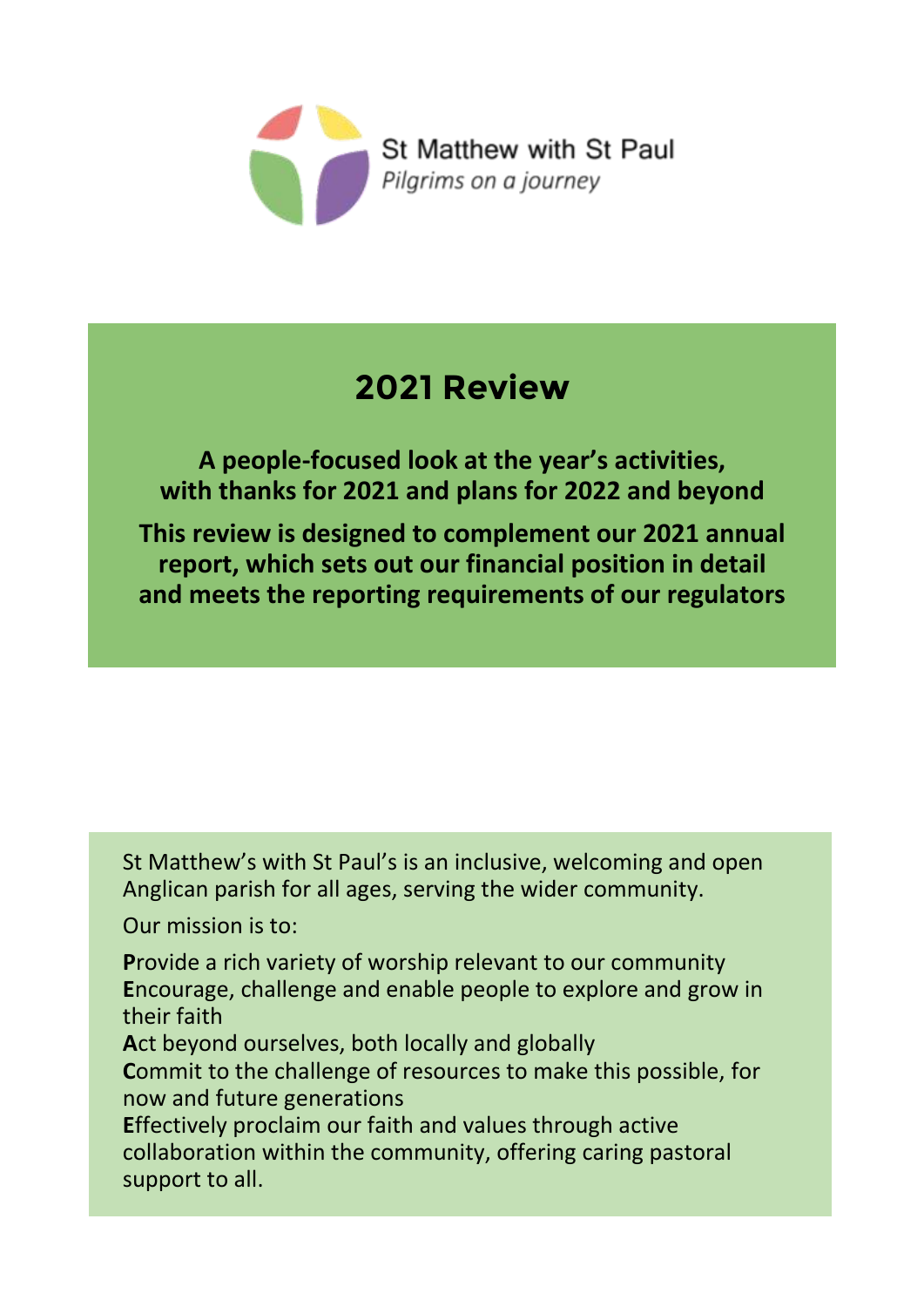### **PCC**

# **St Matthew with St Paul**



\* Not currently meeting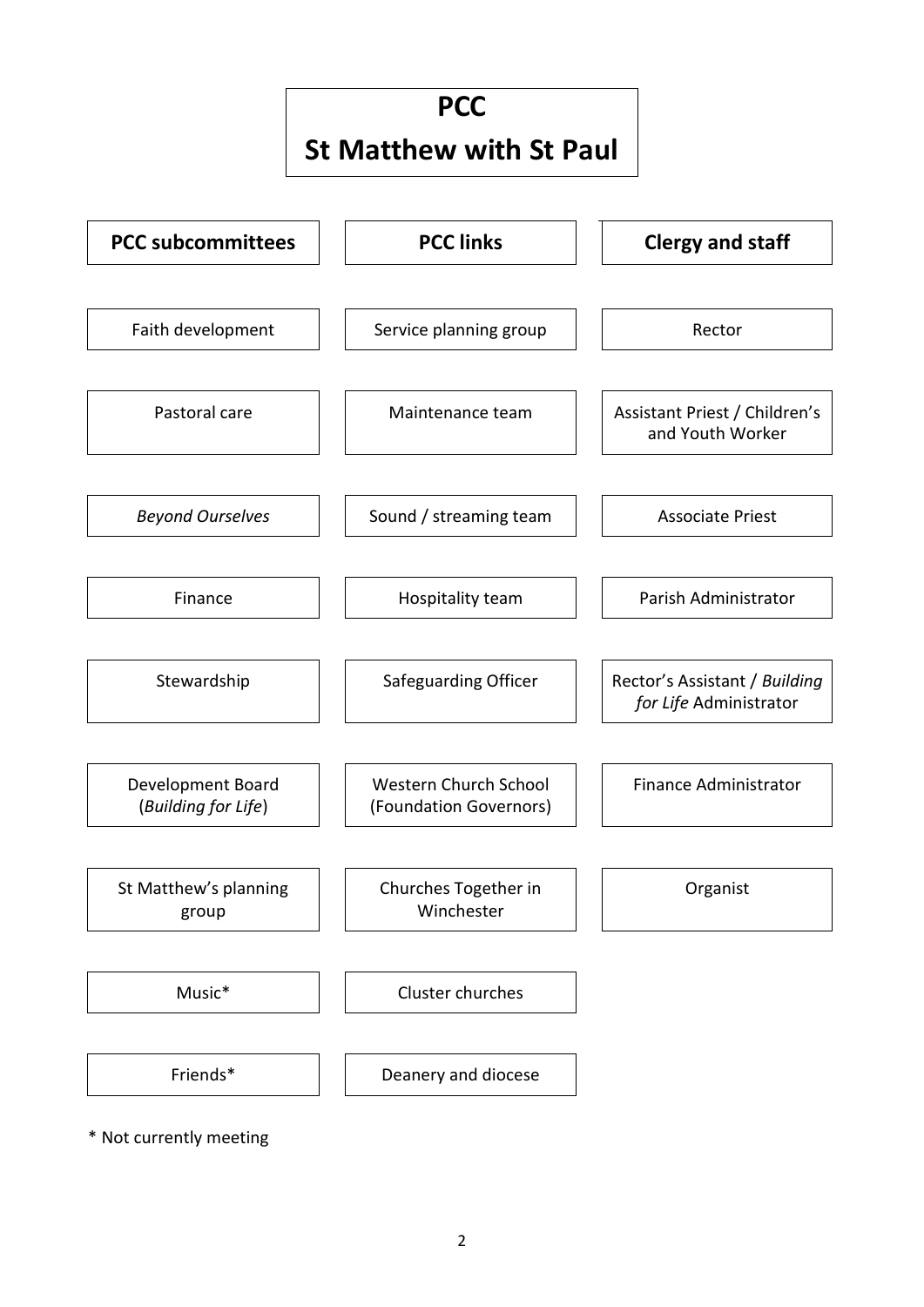### **Contents**

| <b>Annual Parochial Church Meetings 2021</b> | 4              | <b>Basics Bank</b>                 | 15 |
|----------------------------------------------|----------------|------------------------------------|----|
| Acting rector's report                       | 4              | Ride + Stride                      | 15 |
| Churchwardens' report, St Paul's             | 5              | Friends of St Matthew with St Paul | 15 |
| Churchwarden's report, St Matthew's          | 6              | <b>Outreach activities</b>         | 16 |
| <b>Building for Life at St Paul's</b>        | $\overline{7}$ | <b>Beyond Ourselves Committee</b>  | 16 |
| <b>Project Board</b>                         | $\overline{7}$ | <b>Eco Church</b>                  | 17 |
| Development Board                            | 7              | <b>Christian Aid</b>               | 18 |
| <b>Safeguarding</b>                          | 8              | <b>City Centre Chaplaincy</b>      | 18 |
| Children's and youth work                    | 8              | <b>Mission to Seafarers</b>        | 18 |
| <b>Faith development</b>                     | 8              | <b>Church environment</b>          | 19 |
| Christian meditation                         | 9              | Property / maintenance / grounds   | 19 |
| Thursday homegroup                           | 9              | <b>Music</b>                       | 20 |
| <b>Bible Reading Fellowship</b>              | 10             | <b>Flowers</b>                     | 20 |
| Email prayer group                           | 10             | <b>Social</b>                      | 21 |
| <b>Community-related activities</b>          | 10             | Communication                      | 21 |
| Community hub                                | 10             | Website                            | 21 |
| <b>Western Church School</b>                 | 13             | Printed information                | 21 |
| Parish visitors                              | 14             | <b>Church electoral roll</b>       | 22 |
| Toddler group                                | 14             | <b>Finance</b>                     | 22 |
| St Paul's Coffee Pot                         | 15             |                                    |    |
|                                              |                |                                    |    |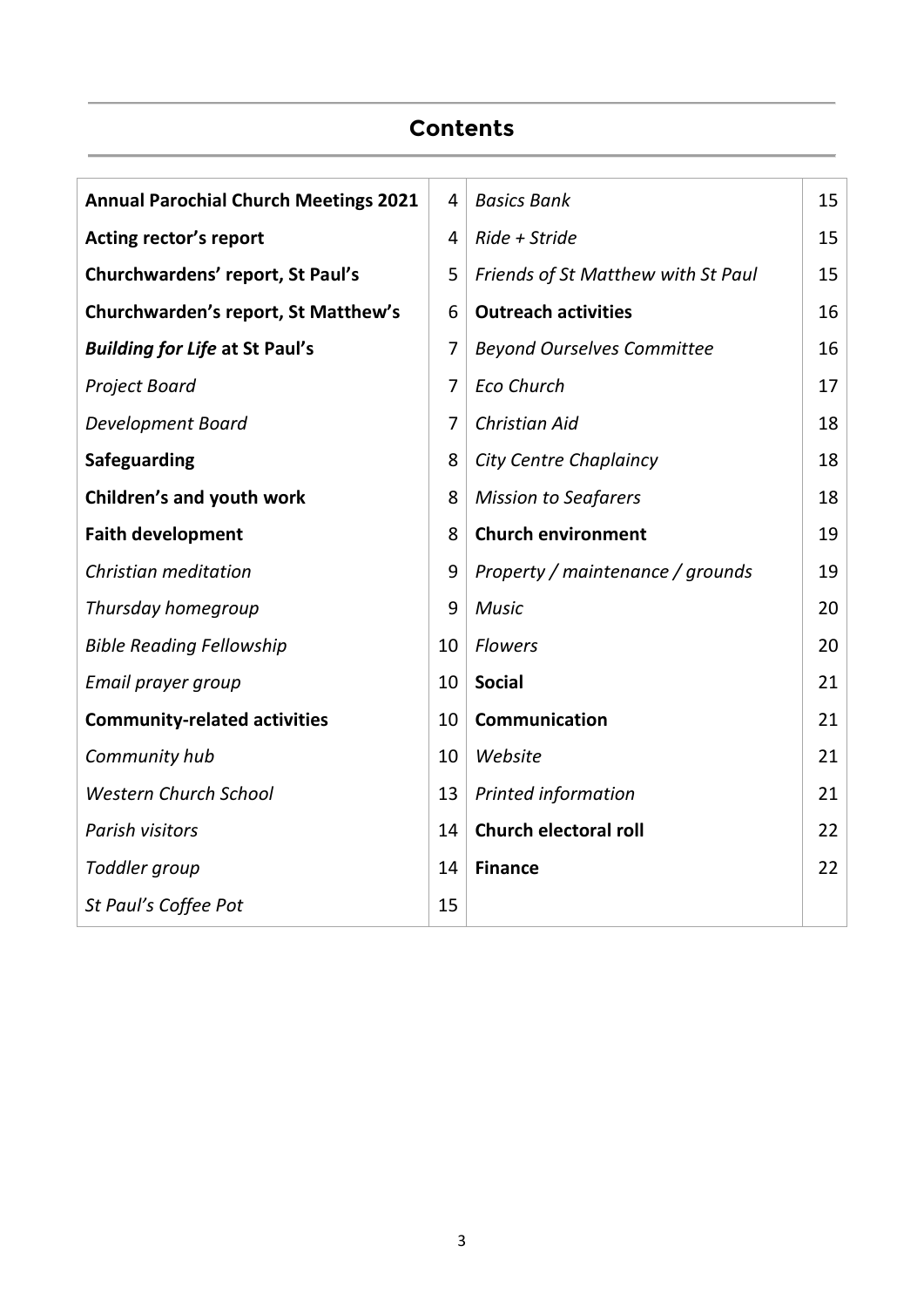### **Annual Parochial Church Meetings 2021**

On 26 May 2021 the annual parochial meetings (APCMs) were held by Zoom. The main business of these meetings is elections. There are also reports from the Electoral Roll Officer and Treasurer, and a report from the rector on the past year. The following were elected as churchwardens:

St Matthew's: Mike Russell-Smith, Dick Wilkinson St Paul's: Bill Lucas, Christopher Seaman

There were no nominations to the Deanery Synod.

The following were elected to the Parochial Church Council (PCC): Helen Chambers, Kathleen Freeman, Alexa Heady, Talia Hedstrom, Jonathan Jesty, Keith Jones, Sandra Lewis, Linda Russell-Smith, Nathalie Schulz and Vicky Scott.

The PCC is made up of the elected members above plus the incumbent (Canon Peter Seal until the end of August 2021) and curate, Revd Professor Liz Stuart (now Associate Priest). As an employee of the parish, Revd Mary Copping attends PCC meetings as a non-voting member. Tim Stannard (Treasurer and Chair of the Finance Committee) also attends meetings as a non-voting member.

At the APCMs Bill Lucas was elected vice-chair, which meant that he took over the role of PCC Chair after Peter's retirement. Nathalie Schulz was elected as Honorary Secretary.

At the PCC meeting on 30 October 2021, Stephen Adam and Vicki Tibbitts were seconded onto the PCC to assist with the recruitment of a new rector.

*Nathalie Schulz*

### **Acting rector's report**

During 2021 we had to make difficult decisions about Covid safety, but throughout we held weekly Zoom meetings of our service planning committee to discuss the situation as it developed and so come to wise decisions about how we as a parish should respond. We were glad to be able to hold some Christmas services at each church.

We were so sorry to say goodbye to Canon Peter Seal, our rector, in August. We had a very well attended bring and share lunch (carefully spaced out!) to say farewell, and were able to give him a generous gift from us all.

Revd Professor Liz Stuart and I were able to make sure that services continued with the help of our retired clergy, Revd Neil Birkett, Canon Keith Anderson and Revd Canon Dr Paul Burt, and also sometimes requests to the clergy registry to obtain help from other retired clergy in the diocese.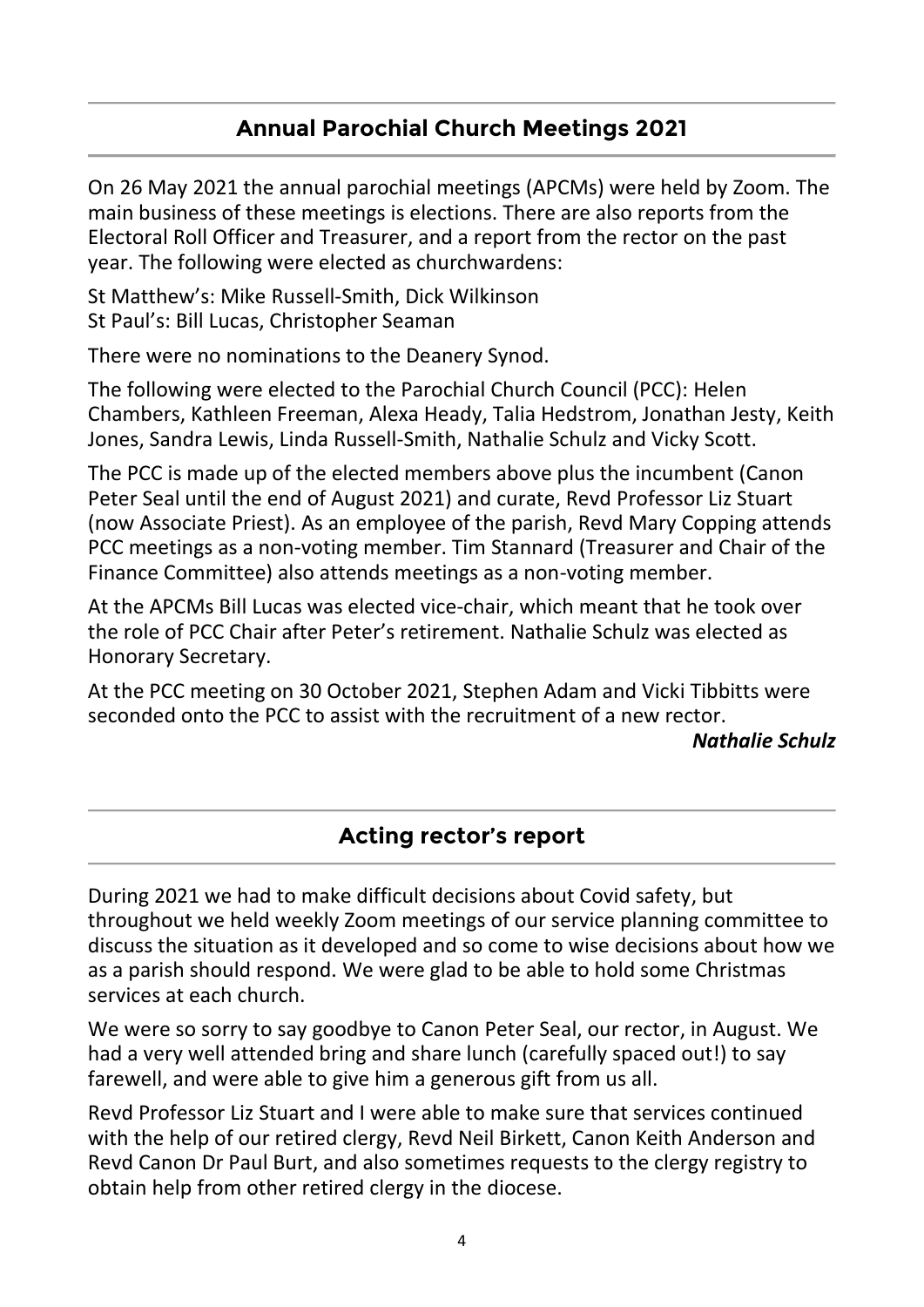The music has been really inspiring thanks to a great team (and at St Paul's we were sad to say goodbye to our wonderful organist Ian Rees in March 2022).

Thanks go to all the people who have been giving of their time to help during this interregnum, including our four churchwardens who have supported Liz and me so wonderfully. I especially want to thank John Schulz for all his skill and dedication in keeping our technology up to speed. He is often in the church during the week fixing cables and speakers and doing many other unseen tasks. This is work I want to draw attention to because we are so grateful for his help. He quietly gets on with anything that needs to be done, and there are many challenges in dealing with church technology for outside bookings as well as regular services – so, thank you, John.

We are thrilled that our new rector will be inducted on Thursday 16 June 2022.

Above all we thank God for how he has brought us through these challenging times. Looking to the future I am reminded of the verse in Romans 15: 13, 'May the God of hope fill you with all joy and peace in believing, so that you may abound in hope by the power of the Holy Spirit'.

*Mary Copping*

# **Churchwardens' report, St Paul's**

A churchwarden reflects, what a year it's been!

Chris Seaman, Dick Wilkinson, Mike Russell-Smith and I did our best to navigate our way through Peter Seal's last six months with us – including a glorious sendoff – feeling our way through the complex process of being in an interregnum, and leading a process of recruitment, all the while dealing with the challenges everyone faced with Covid-19.

In the words of Psalm 9: 9–10, 'The Lord is a refuge for the oppressed, a stronghold in times of trouble. Those who know your name trust in you, for you, Lord, have never forsaken those who seek you.'

Working with so many people to produce our parish profile was an uplifting experience and a powerful reminder both of what we already do and of the dreams many of us have that have not yet come to pass. It was a special moment when Bishop David told us that it was one of the best profiles he had ever seen.

If you had asked me what a Section 11 meeting was, I would have had no idea until we began to understand the process of appointing a new rector. As some may know, it is the special meeting at which the PCC decides who will be their representatives on the shortlisting and interviewing panel. We have been blessed by the commitment of two people, Vicki Tibbitts and Stephen Adam, who were unanimously elected to fulfil this role.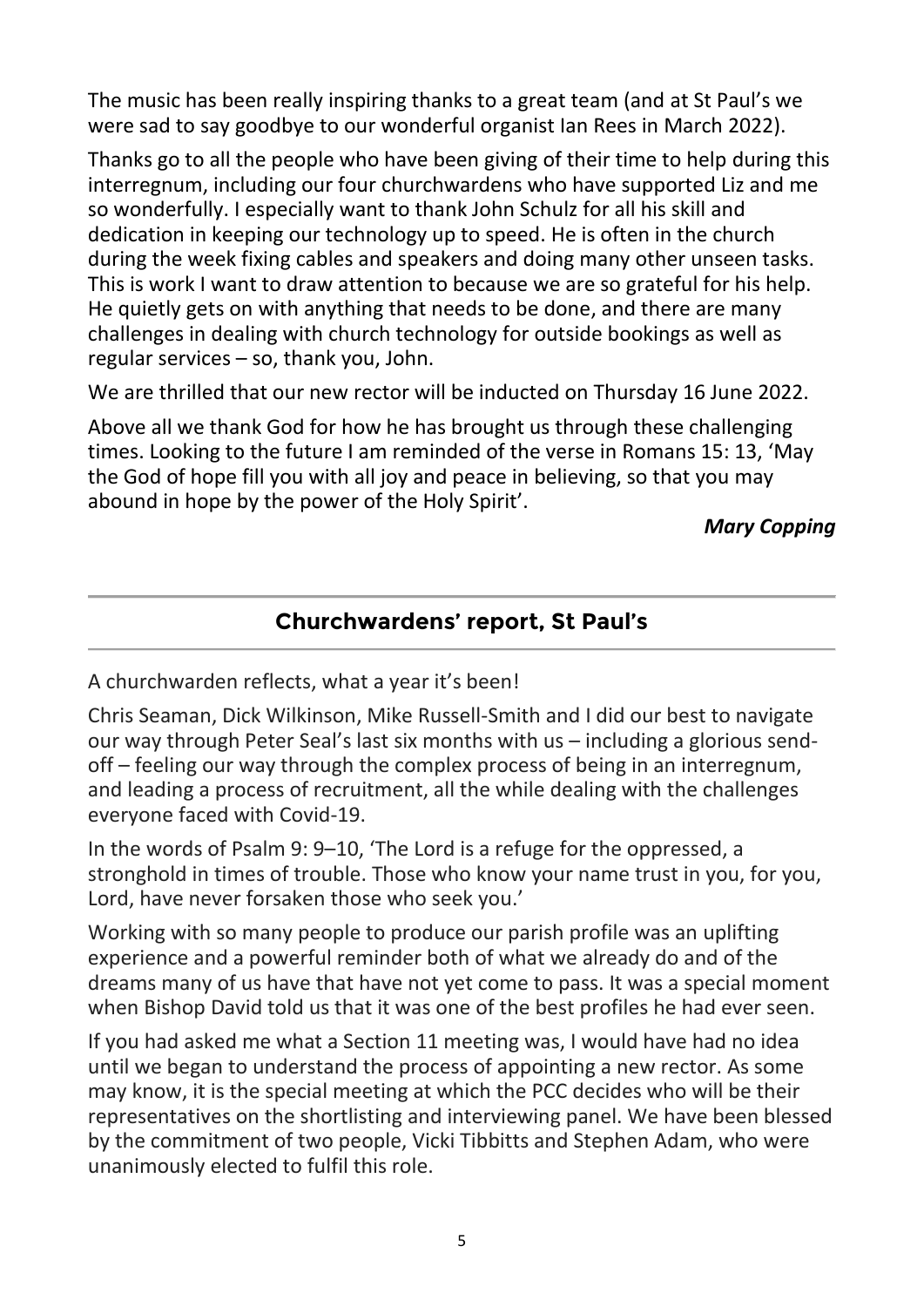Meeting four extraordinary candidates on Valentine's Day was a highlight of my life in the parish and we are delighted that, through God's grace, we believe we have found a wonderful successor to Peter.

Meanwhile, side by side with our wonderful clergy, we have met every week through the wonders of Zoom to ensure that worship in both churches continues to be full of Word and sacrament, joy, fellowship, wisdom ... and safe. That we have been able to live-stream services thanks to John Schulz has been an enormous blessing. Our deepest thanks go to Mary Copping and Liz Stuart, who have somehow managed to absorb the load of a full-time priest with such commitment and skill, along with our dedicated staff team.

*Bill Lucas*

### **Churchwardens' report, St Matthew's**

St Matthew's survived the turbulence and uncertainties of 2021 in good heart. Thanks to the planning group, which met six times, the church coped flexibly and effectively with the various changes in restrictions and requirements. The year began with the church closed for worship. It was able to re-open in March with a limit of about a dozen worshippers who had to register with Linda Russell-Smith in advance. To ensure that all who wished to make their communion could, the pattern of worship was modified so Holy Communion was held alternate Sundays. The midweek service resumed and attendance quickly returned to around its pre-pandemic number. The 8 am Holy Communion on Sunday was however suspended, and it will be for the new incumbent to decide its future.

Peter Seal's farewell service on 15 August marked the end of an era, and the St Matthew's congregation are grateful for the care and attention he bestowed on them during his 20 years of ministry. After his retirement worship at the main service returned to its traditional pattern of Holy Communion on the first Sunday of the month and Mattins on all others. We are grateful to the clergy and lay people who helped: in addition to Mary and Liz, Neil Birkett, Paul Burt and Warwick Heathcote took services and preached, while Chris Seaman and others from St Paul's preached as did the two churchwardens. Numbers held up well.

Ensuring a regular supply of organists has been a greater problem and Mike Russell-Smith has worked hard to provide a rota. Of our regular organists only Sue Woodd remains, and while Jenny Hobbs, David Blunt and others have been able to help, the long-term position is unclear.

Although the major reordering of the church has worked out well there have been some fabric problems. A fall of plaster above the organ loft needed professional attention, and the roof of the lavatory extension is leaking. We are most grateful to the parish maintenance team and to Bryony and Peter Lucas for seeing to the remaining belfry work from the quinquennial inspection of 2018.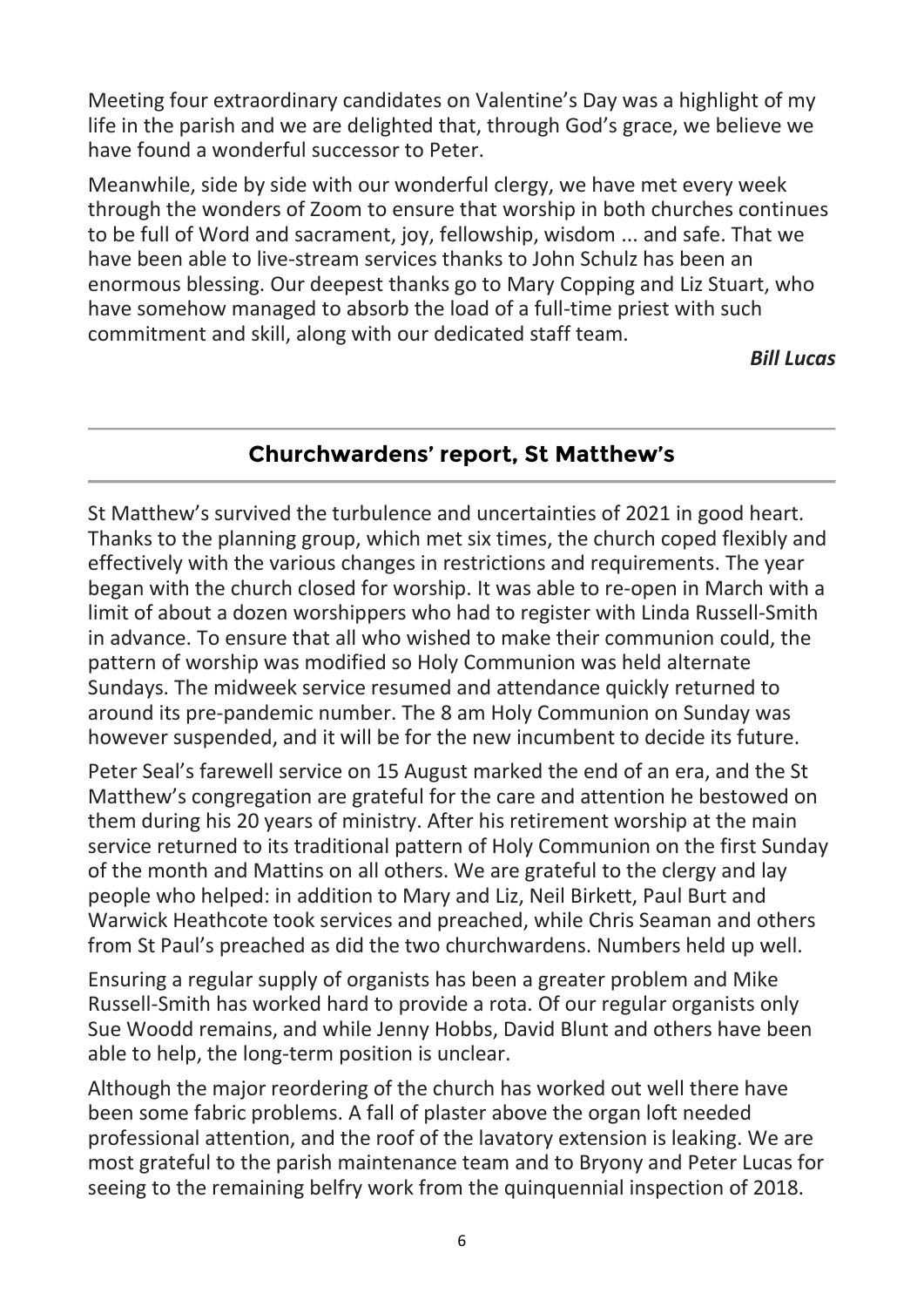St Matthew's traditional parish supper took place on 23 October in St Paul's and was attended by some 30 people. The congregation are most grateful for all the support they have received from Mary, Liz and others during the interregnum and look forward to the new incumbency with confidence.

*Dick Wilkinson and Mike Russell-Smith*

### **Building for Life at St Paul's**

#### Project Board

Although St Paul's re-opened for public worship on 20 September 2020, nearly a year after its closure in October 2019, the *Building for Life* Project Board continued to run until November 2021 to oversee final stages of work such as snagging and production of user manuals. The board had been constituted to oversee the project, to make decisions as it continued and to manage the budget. Its composition meant that a variety of skills within the congregation were combined to great effect. It also ensured that the parish, our architect Antony Feltham-King and the main contractors, Amiri, worked well as a team even under the difficult circumstances of the pandemic. The Project Board was happy to oversee completion in line with the budget approved by the PCC.

*Nick Page*

#### Development Board

In November 2021 the Development Board was established as a successor to the Project Board. Its wider remit takes on ideas discussed over Zoom in 'next steps' focus groups organised by Bill Lucas and Peter Seal in 2020, exploring the 'life' element of *Building for Life*. The board is encouraged to look forward and to think creatively so that we can maximise the use of our premises for the benefit of the wider community, making a real difference in our city.

The board also considers how we might further enhance the St Paul's site, for example, by improving the courtyard behind St Paul's Hall, and the parish rooms. The group hopes to ensure that our modernised church building is used more fully. It's exciting to discover that it is attracting increasing numbers of choirs and classical musicians as a result of its wonderful acoustics. It has also become the home of the Friends of Winchester Music, who support young musicians in their musical development, and in December 2021 they in turn kindly loaned the church a Brodman grand piano. Due to the lettings hiatus caused by Covid, it is yet to be gauged to what extent income from lettings will help us towards financial sustainability and enable us to expand our initiatives to support needier groups within society.

*Nick Page*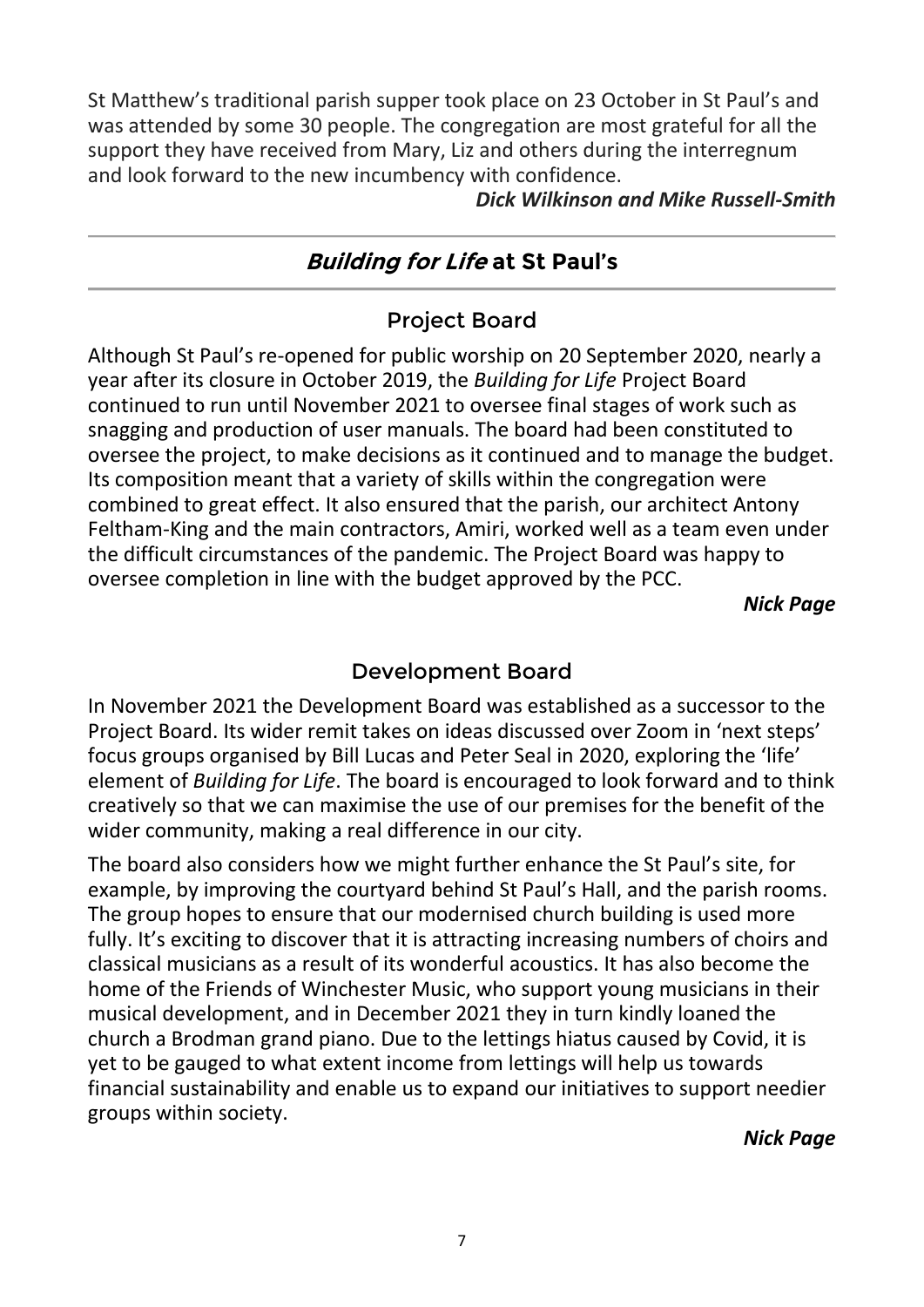The parish is committed to the safeguarding, care and nurture of everyone within our church community. We are grateful to our Safeguarding Officer, Niki Bray, who has kept the parish up-to-date on best practice and training and been ready to field any concerns. Thanks also go to Maggie Brecknell for taking on the processing of Disclosure and Barring Service (DBS) checks.

### **Children's and youth work**

2021 was a strange year for our children and young people. We continued with filmed children's services for a while – these enabled children to take part by recording films of readings and prayers, which Olli Wilson-Smith edited together each week. When Covid restrictions reduced and services in church restarted, we realised that families had got out of the way of going to church, and few came back. Sandra Lewis solved the problem for Family Eucharist on the first Sunday of the month by writing wonderful dramas for the children to take part in, and this drew in many families. Molly Atkins and Robin Johnson, students from the university, helped with the children's group.

We continued toddler group, moving it to Fridays, and held occasional afternoon family services followed by tea. We were able to put on a Christingle service, an animal nativity service outside – both of these drew in a huge number of families – and a very good Nativity Zoom with lots of families involved and the Blunt family providing music. We continue to find ways of welcoming children and families to St Paul's.

Bill Lucas has continued to give me strong support over this year on children's and youth work, as well as other church matters.

#### *Mary Copping*

### **Faith development**

The Faith Development Group met via Zoom to discuss how we might best respond during the Covid pandemic. Liz Stuart arranged for Revd Rachel Noel, known as 'the pink vicar', to give a fascinating and informative talk on neurodiversity at St Paul's in September. A talk by Janet Sparks on dementia given at the autumn parish visitors' course is being considered for the parish as a whole. *Living in Faith and Love*, a Church of England course exploring identity, sexuality, relationships and marriage, was discussed and planned for 2022.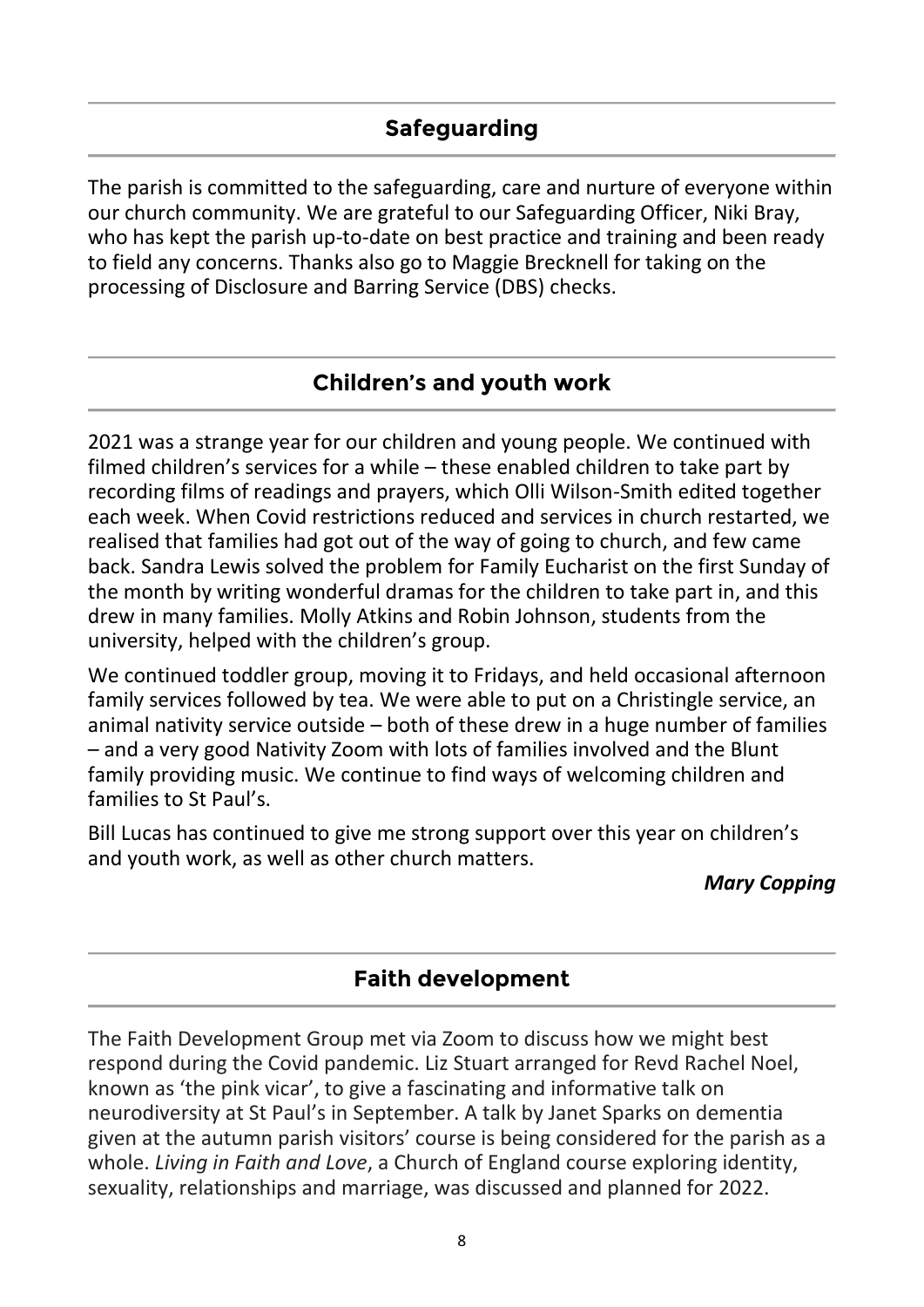Online Lent meetings were held over Zoom with a brief chat followed by meditations led by Richard Carter of St Martin-in-the-Fields, ending with Compline. A parish Advent course ran over Zoom with Liz Stuart, Mary Copping and Michael Joseph leading Zoom reflections on the 'O Antiphons' used during Advent, such as 'O Sapientia' ('O Wisdom') and 'O Adonai' ('O Lord'). A parish Advent Day, 'A Journey through Advent in Image and Poetry' was held at Wisdom Centre, Romsey, led by Revd Maggie Guillebaud. She gave short talks on the meaning of Advent using pieces of art and poetry, there were many opportunities for reflection, and the day ended with a Eucharist. A 2022 Lent course on Zoom looking at different traditions of prayer was proposed, with Liz to book speakers.

The group urgently seeks new members, particularly those who might represent differing age groups or situations in our parish.

*Michael Joseph*

#### Christian meditation

We began meeting again in September 2021 and due to the pandemic are much reduced in numbers. For some, circumstances have changed; others joined online World Community for Christian Meditation (WCCM) groups during Covid and have found that this suits them better. Three of us have made an active decision to continue meeting, and at some point we will focus on expanding outwards. For now, the silent meditation and then the time we share together remains very valuable. We continue to be part of the WCCM community with its meaningful support and resources.

#### *Kathleen Freeman*

#### Thursday homegroup

The Thursday homegroup struggled with the pandemic but managed to keep going with a mixture of online and hybrid sessions. At the beginning of 2021 we studied online *The Naturalist and the Christ*, a course based on the film *Creation*, about Charles Darwin. This took us rather longer than it normally would, because we found we couldn't manage quite as much online as in person. After a couple of sessions looking at Easter sermons – one from Liz Stuart and one from Bishop Tim Dakin – we started another series, *From Now On*, based on the film *The Greatest Showman*. We were pleased to be joined by one new member over the year, and we look forward to welcoming others in 2022.

#### *Peter and Irene Casey*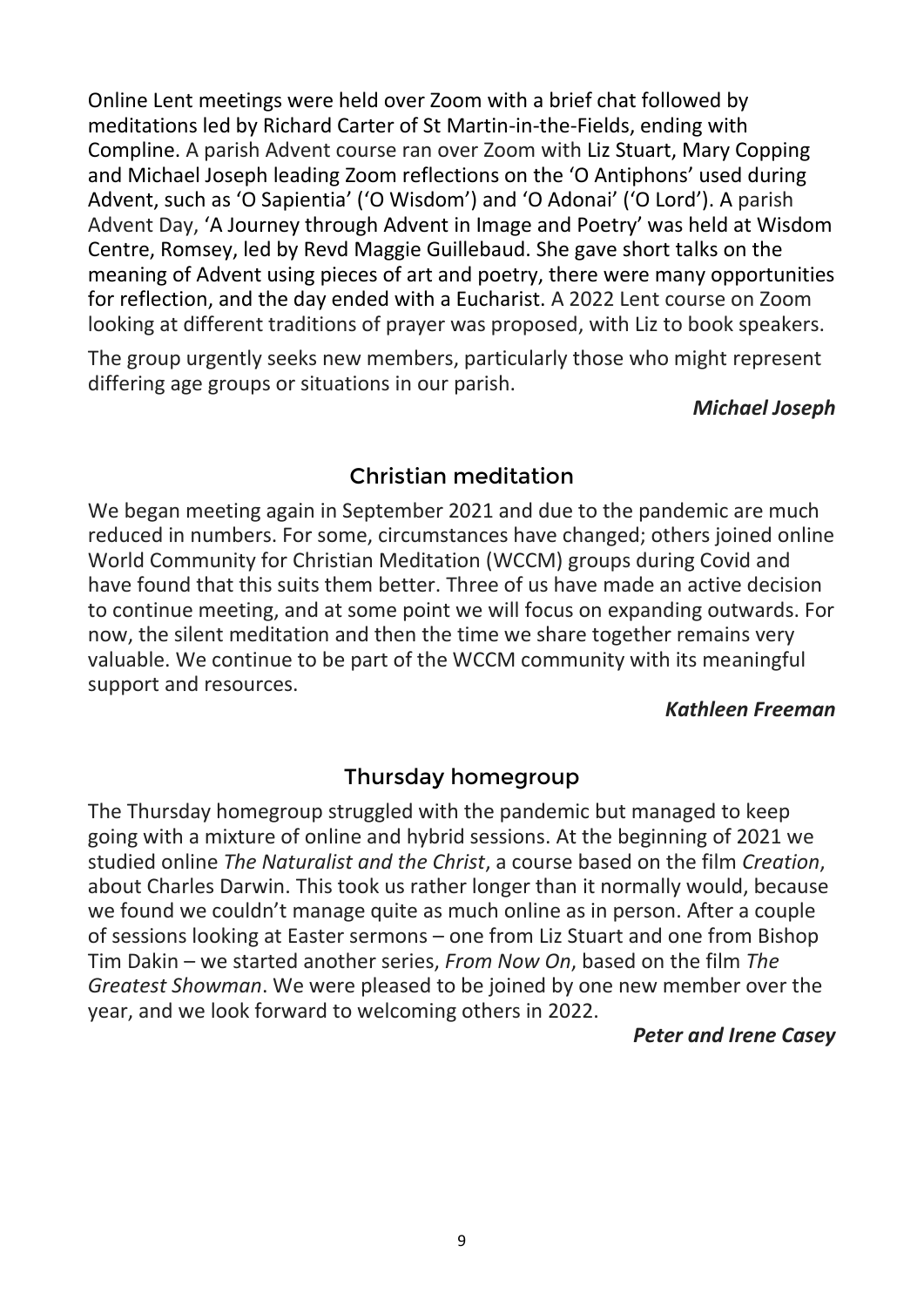### Bible Reading Fellowship

Bible readers using the Bible Reading Fellowship's series of notes lost one reader (out of six) and gained another, while a new reader is trialling the notes. We always welcome new readers: contact me on birchmore1@talktalk.net or 865432.

#### *Geoffrey Burnaby*

### Email prayer group

This continues to go out weekly to almost 40 people from both our churches and perhaps had a role in contributing to keeping us connected through the pandemic. The prayer suggestions draw on things that we do and face in our church community and on those we support beyond ourselves. It also includes some prayer suggestions on environmental matters drawn from sources such as Green Christian. The hope is that praying together, albeit from our homes and probably at different times, helps underpin our church life.

#### *Kathleen Freeman*

### **Community-related activities**

#### Community hub

2021 saw many of our hirers making a welcome return to St Paul's and we are now enjoying having most of them back, along with some new groups. Several concerts made use of the fantastic space in St Paul's and we look forward to many more events. It's great to be working with the wonderful people who benefit from using our varied spaces and who help to make us the community hub we are.

If you are interested in hiring one of our spaces, please contact the parish office. *Katy Palacio*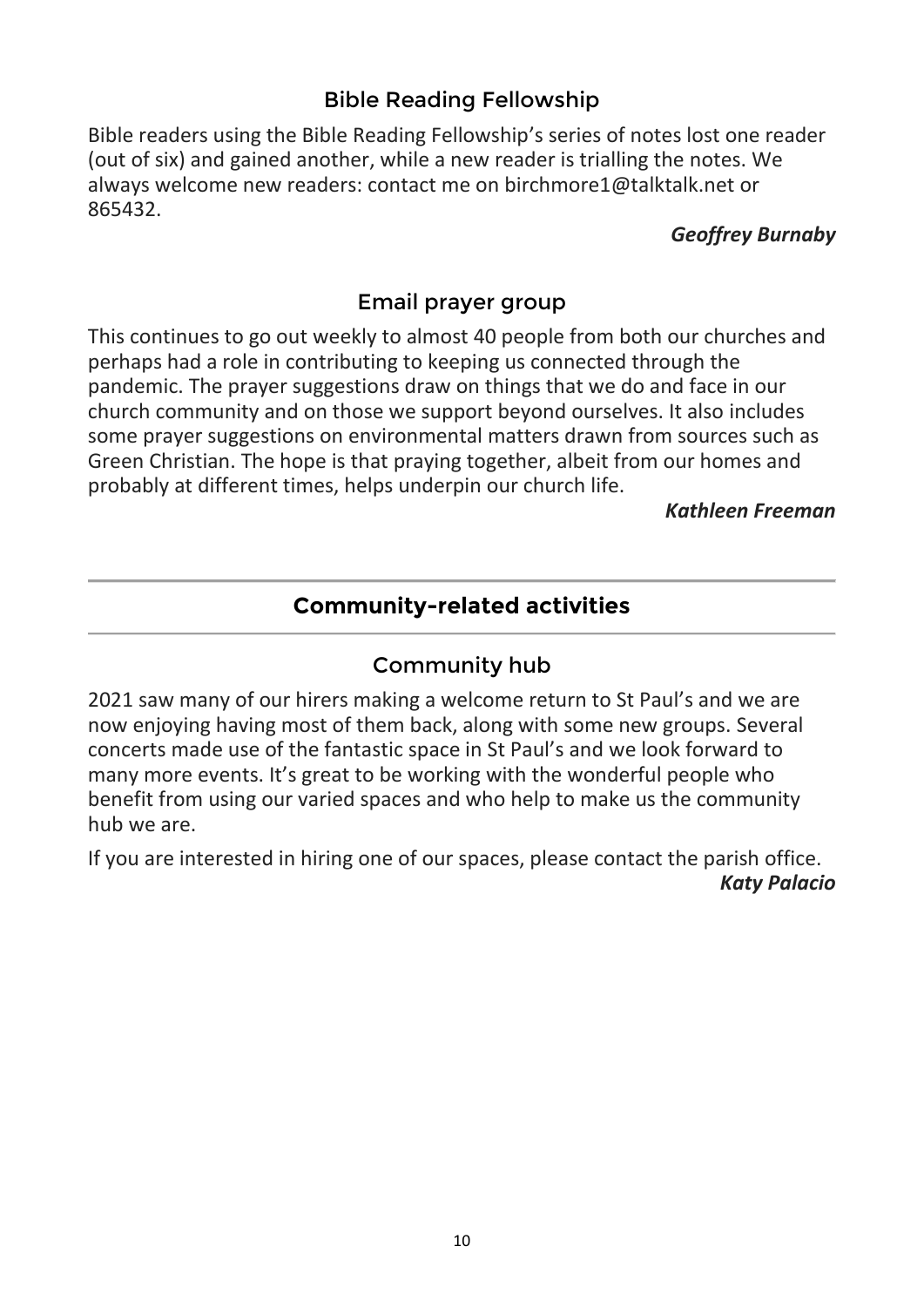# **Groups from the parish and wider community using the St Paul's site, 2021**

*Notes*

- children's events annual footfall figures include children, staff and parents collecting

- regular worship not included

| <b>Group</b>                                                          | <b>Frequency of use</b>                                                    | <b>Average</b><br>user<br>number | <b>Annual</b><br>footfall |
|-----------------------------------------------------------------------|----------------------------------------------------------------------------|----------------------------------|---------------------------|
| Pre-school in St Paul's<br>Hall                                       | 32½ hours per week (daily,<br>Mon-Fri term time)                           | 28                               | 11,110                    |
| <b>Ballet classes</b>                                                 | 9 hours per week (term time,<br>9 different weekly groups) for<br>3 months | $10 - 20$                        | 1,316                     |
| Toddler group                                                         | 2 hours per week for 6<br>months                                           | 20                               | 390                       |
| Pilates Monday                                                        | 3 hours per week (term time,<br>3 classes for 6 months)                    | 13                               | 250                       |
| Meditation                                                            | 2 hours per week for 3<br>months                                           | 10                               | 120                       |
| Kettle Bells (fitness class)                                          | 2 hours per week for 6<br>months                                           | 5                                | 190                       |
| Kung Fu and Tai Chi class                                             | 2 hours per week (average)                                                 | 20                               | 1040                      |
| Guitar lesson                                                         | 1 hour per week                                                            | $\overline{2}$                   | 48                        |
| <b>Winchester Shape Note</b><br>Singing                               | 4 hours per month (2 classes)                                              | 15                               | 360                       |
| Children's group during<br>9.30 am Sunday services                    | 1 hour per week                                                            | 15                               | 150                       |
| Carol service rehearsals                                              | annual                                                                     | 12                               | 60                        |
| Flower arranging                                                      | 1 hour per week                                                            | $\overline{2}$                   | 40                        |
| Informal café                                                         | 2.5 hours per month for 3<br>months                                        | 15                               | 45                        |
| Rooms and hall used for<br>parties                                    | 3 times in 2021                                                            | 15                               | 90                        |
| Management committee<br>(PCC)                                         | 2 in person in 2021 (2 hours)                                              | 18                               | 36                        |
| <b>Building for Life Project</b><br>Board/Development<br><b>Board</b> | 3 times in 2021 (2 hours)                                                  | 8                                | 24                        |
| <b>Friends of St Matthew</b><br>with St Paul events                   | 2 in 2021                                                                  | 100                              | 100                       |
| Pre-school staff meetings                                             | 6 times per year (1 hour)                                                  | 5                                | 30                        |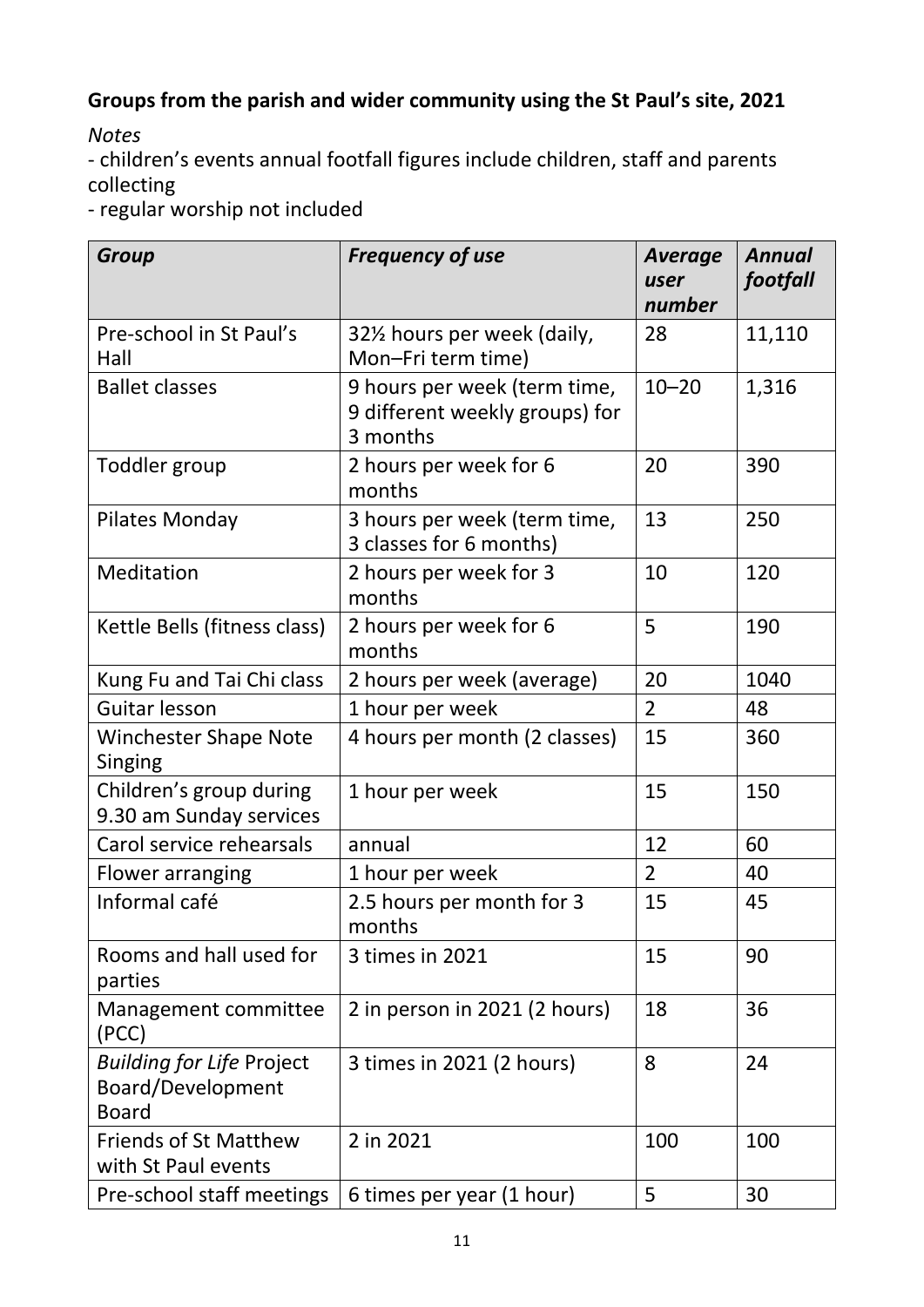| Pre-school welcome for<br>new families                 | annual (1 hour)                           | 50             | 50             |
|--------------------------------------------------------|-------------------------------------------|----------------|----------------|
| Pre-school Christmas fair                              | annual                                    | 80             | 80             |
| Concert: Winchester<br><b>Chamber Orchestra</b>        | annual                                    | 100            | 100            |
| <b>Concert: Winchester</b><br><b>Chamber Orchestra</b> | annual                                    | 100            | 100            |
| Concerts: Esprimo                                      | once in 2021                              | 60             | 60             |
| <b>Concert: Shape Note</b>                             | once in 2021                              | 50             | 50             |
| Concert: Becky Lynch                                   | one off                                   | 30             | 30             |
| <b>Rehearsals: Ashton</b><br><b>Singers</b>            | one off                                   | 30             | 30             |
| Rehearsals: Camerata                                   | 3 times per year                          | 25             | 75             |
| <b>Rehearsals: Southern</b><br><b>Voices</b>           | weekly in term time                       | 35             | 1,225          |
| Rehearsals: Kingsgate<br><b>Voices</b>                 | 30 times per year                         | 30             | 900            |
| Rehearsals: Esprimo                                    | one off                                   | 5              | 5              |
| Rehearsals: Wayneflete<br><b>Singers</b>               | 4 times in 2021 (2 hours each<br>session) | 110            | 440            |
| Ride + Stride                                          | annual                                    | 20             | 20             |
| <b>Winchester City Centre</b><br>Chaplaincy            | one off                                   | 8              | 8              |
| <b>Beyond Ourselves</b>                                | twice in 2021 (2 hours)                   | 5              | 9              |
| St Matthew's Supper                                    | annual (2 hours)                          | 40             | 40             |
| <b>Polling Station local</b><br>election               | annual (15 hours)                         | 800            | 800            |
| <b>Polling Station general</b><br>election             | every 4 years (15 hours)                  | $\mathbf 0$    | $\mathbf 0$    |
| Pre-School parents'<br>evenings                        | annual (3 hours)                          | 50             | 50             |
| Pre-School leavers'<br>ceremony                        | annual                                    | 40             | 40             |
| Meetings with wedding<br>couples                       | 2 per year (as required)                  | $\overline{2}$ | $\overline{4}$ |
| Meetings with funeral<br>families                      | 4 per year (as required)                  | $\overline{2}$ | 8              |
| <b>Funerals</b>                                        | 5 in 2021                                 | 40             | 200            |
| Parish Visitor training                                | 6-week course                             | 30             | 180            |
| Rooms and hall used for<br>local business /            | 2 times per year (approx.)                | 15             | 30             |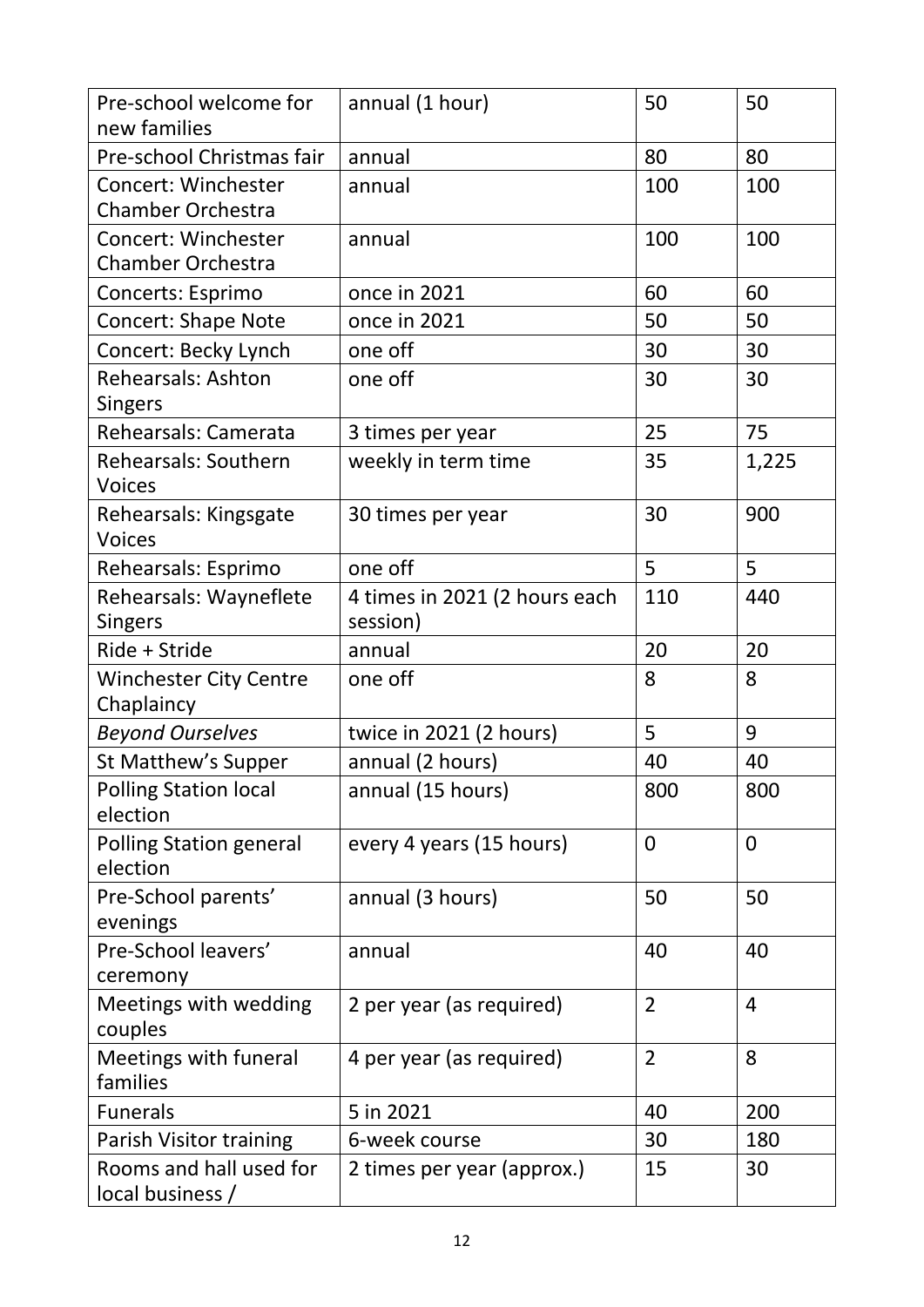| community-type<br>meetings                               |                     |                |        |
|----------------------------------------------------------|---------------------|----------------|--------|
| Local residents' and<br>business parking                 | 365 days per year   | 12             | 4,420  |
| Pre-school AGM                                           | annual              | 15             | 15     |
| Thanksgiving services (in<br>addition to funerals)       | 2 in 2021           | 40             | 80     |
| <b>New in 2021</b>                                       |                     |                |        |
| <b>Winchester Chamber</b><br><b>Music Festival</b>       | annual (9 concerts) | 75             | 675    |
| <b>Concert: Winchester City</b><br><b>Festival Choir</b> | one off             | 100            | 100    |
| <b>Concert: Southern Voices</b>                          | annual              | 100            | 100    |
| Concert: Kingsgate                                       | annual              | 100            | 100    |
| <b>Voices</b>                                            |                     |                |        |
| <b>Western KS1 transition</b><br>service                 | one off             | 70             | 70     |
| <b>Western Remembrance</b><br>service                    | annual              | 100            | 100    |
| <b>Western Christingle</b><br>service                    | annual              | 100            | 100    |
| <b>Action Hampshire</b><br>graduation service            | annual              | 50             | 50     |
| Children's social                                        | one off             | 20             | 20     |
| Private dance lesson                                     | 6 hours in 2021     | $\overline{2}$ | 12     |
| Meeting of the Society of<br><b>Catholic Priests</b>     | one off             | 15             | 15     |
| <b>Total annual footfall</b>                             |                     |                | 25,790 |

#### Western Church School

We have continuing good links with the school through Peter Burbridge, the headteacher, and went in to visit during 2021 when it was possible, including walkabouts at lunchtime to get to know the children and staff better. Some of our congregation have been going in to hear children read. We held Remembrance and Christingle services for Western in St Paul's attended by particular year groups and their families. They were fascinated to see the refurbishments.

#### *Mary Copping*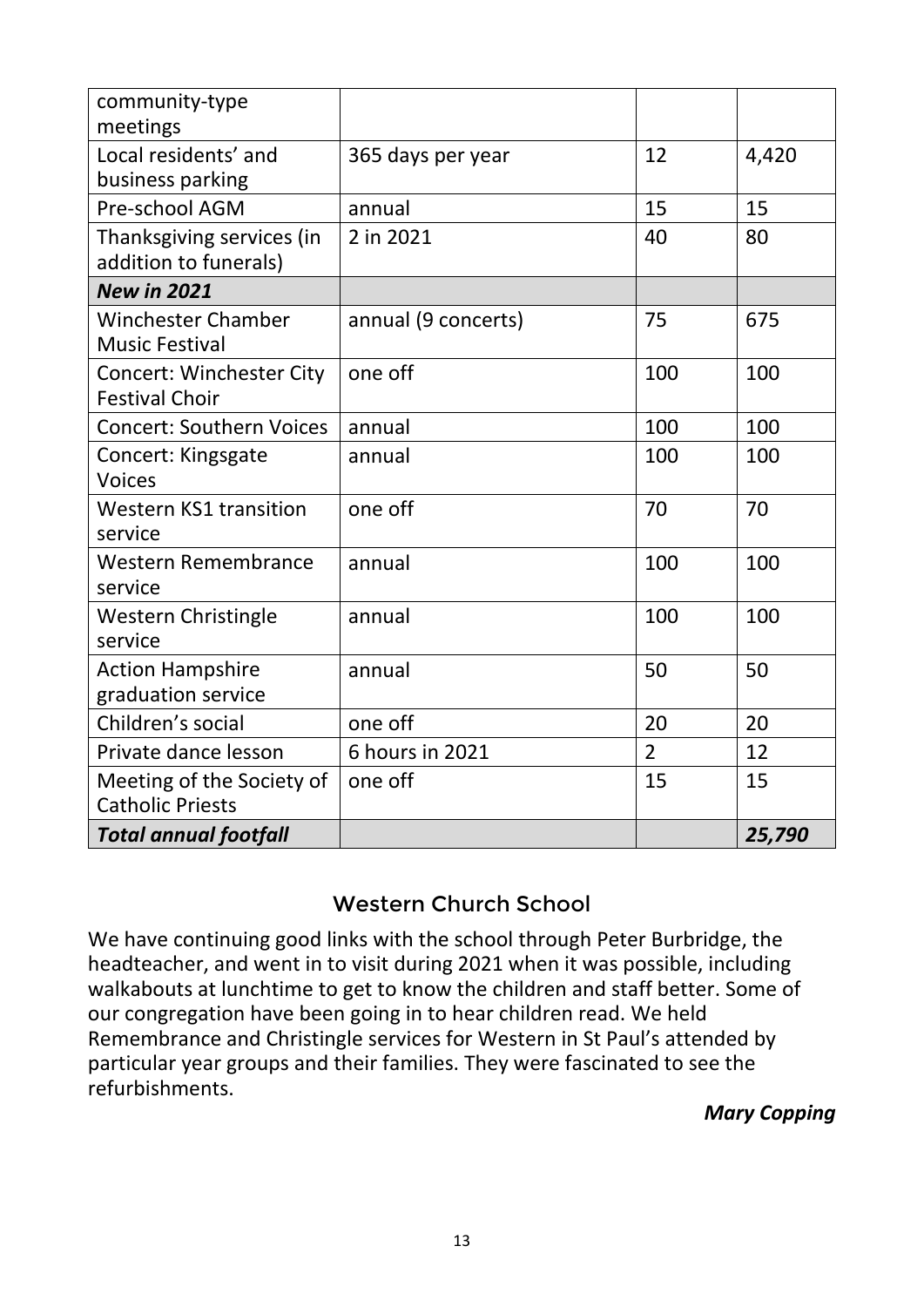**Foundation Governor reflections on 2021** Due to the pandemic, 2021 was an incredibly tough year for our church school. A member of the senior leadership team at school wrote to me in the spring term saying, 'I think it is going to be a challenging term with lots of mixed feelings from staff, children and parents, but I'm sure the Western team will pull together in the way that it usually does'. Huge challenges continued right through the year as the staff became increasingly tired and hard pressed, but they continued to give excellent commitment to all the children whether taught in school or at home.

We asked the school how those of us at church could give practical help. We were requested to become reading buddies to support individual children who had missed out in lockdown. We attended a helpful training session, filled in the inevitable DBS safeguarding forms and a few of us have been reading with children ever since. There is plenty of scope for new volunteers; please be in touch if you are interested.

The headteacher said everyone was 'bowled over' by the new St Paul' building, although it was sad when Peter Seal retired as he had been so committed to Western.

#### *Helen Jesty*

### Parish visitors

There are 18 active parish visitors (PVs) and around 30 visitees.

- During lockdown PVs continued support to their visitees by telephone; some limited face-to-face contact was established where safe to do so.
- The PV support structure was maintained by PVs via regular Zoom meetings held for groups and sessions for all.
- A farewell garden party for Peter and Julia was hosted by PVs.
- Five new PVs were recruited and trained by in-house course co-ordinated with cluster churches and St John's, hosted at St Paul's.

#### *Jan Walley, Co-ordinator*

### Toddler group

The Friday morning toddler group serves so many of the objectives of our community hub offerings.

- somewhere for the little ones to come and play, sing and have a story
- a place for parents and carers to have a cup of coffee and a chat
- a place of informality for families to get to know what we offer at St Paul's and for them to further their interest before coming to church services
- a starting point for the children to get to know us and move on through to pre-school.

It is a lovely group and it is well used by the families that attend.

#### *Sandra Lewis*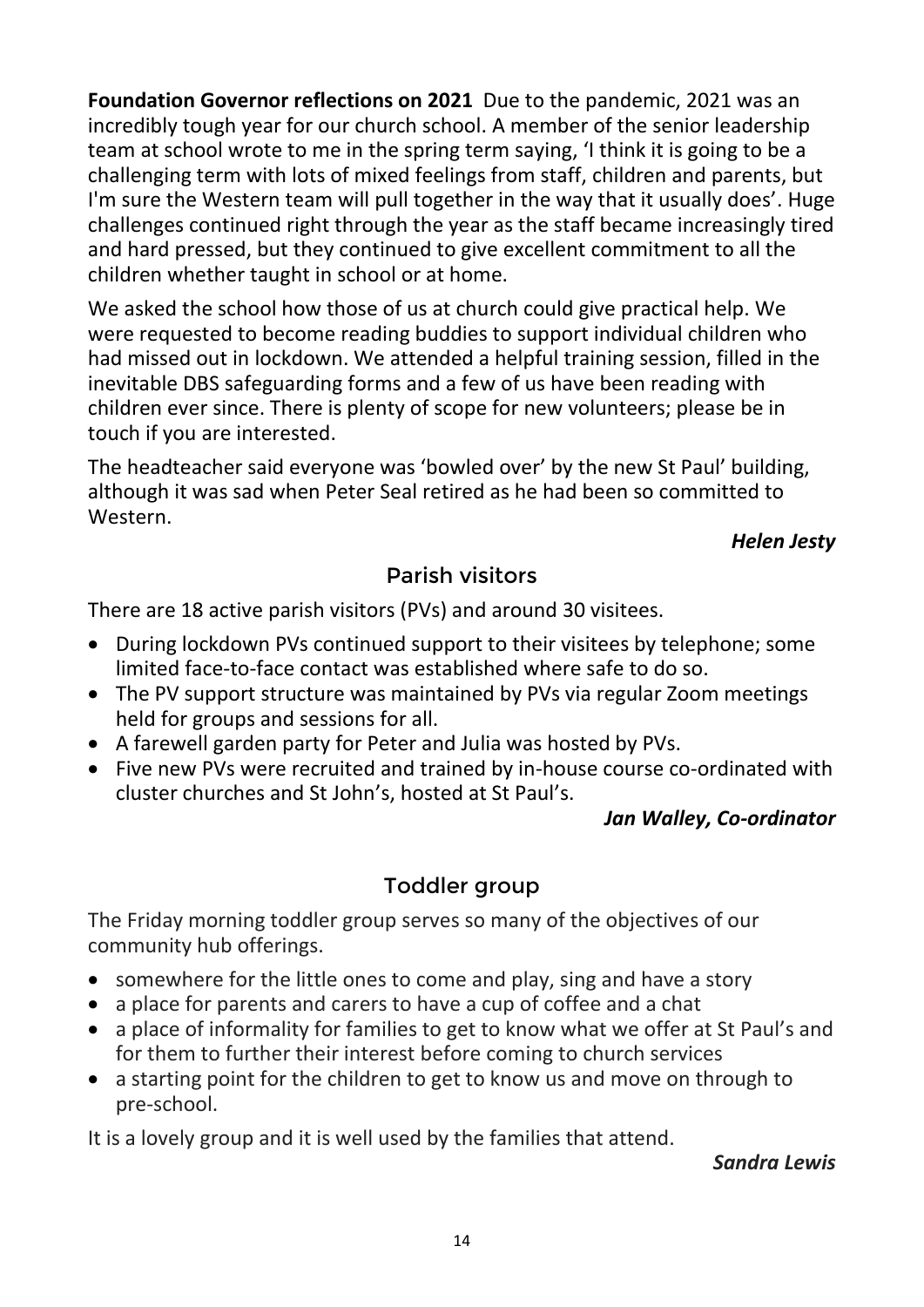### St Paul's Coffee Pot

This monthly pop-up café restarted as a Wednesday meeting in October 2021, enjoying the refurbished St Paul's and the well-equipped new kitchen. Its primary aim was always social rather than fund-raising for *Building for Life*, but now the donations go to support the parish's *Beyond Ourselves* charities. Coffee Pot joined forces with St Paul's Pre-school to host a Macmillan Coffee Morning in late October. Thank you to all who run, assist with and support Coffee Pot, especially Harriet Hide and Irene Casey.

#### Basics Bank

During the worst of the pandemic we weren't able to have the previous range of collection crates at the back of St Paul's, but in autumn 2021 we resumed collecting for Basics Bank in both churches. Thank you to all who donate food for those who are struggling to make ends meet, and to Keith Brown and Linda Russell-Smith for taking supplies to the food bank.

#### Ride + Stride

Thanks to all the volunteers who generously gave their time to welcome visitors to St Paul's and St Matthew's for this year's Ride + Stride, held on 11 September. Thousands of people were cycling, walking, running or driving around the county's historic churches and chapels for Hampshire and the Islands Historic Churches Trust's annual event, generously raising money for these wonderful buildings. We are most grateful to the charity for supporting *Building for Life* at both our churches. Thanks go to Heather Ellis for co-ordinating the volunteers at this event for many years. If you might like to take this on, please contact 844878 or admin@stmatthewstpaul.org.

#### Friends of St Matthew with St Paul

The Friends of St Matthew with St Paul were delighted and relieved to be able to hold three events in 2021. The Echo Choir concert kindly arranged by Geoffrey Burnaby was a musical treat and help with supper for the choir from Irene Casey was appreciated enormously. 'An evening with Liz Stuart' gave us an entertaining account of her background, life at the University of Winchester and her strong Christian faith, leading to her ordination and licensing as the parish's Associate Priest. Our third event of the year was the Readathon of the Psalms and Isaiah in St Matthew's.

We have some events in mind for 2022 including a concert performed by the quiristers from Winchester College and a talk by Bruce Parker, Chair of the Friends of Winchester Cathedral. I would welcome offers of help with these events and suggestions for others; please email [roberta@fabrock.plus.com.](mailto:roberta@fabrock.plus.com)

*Roberta Brockman*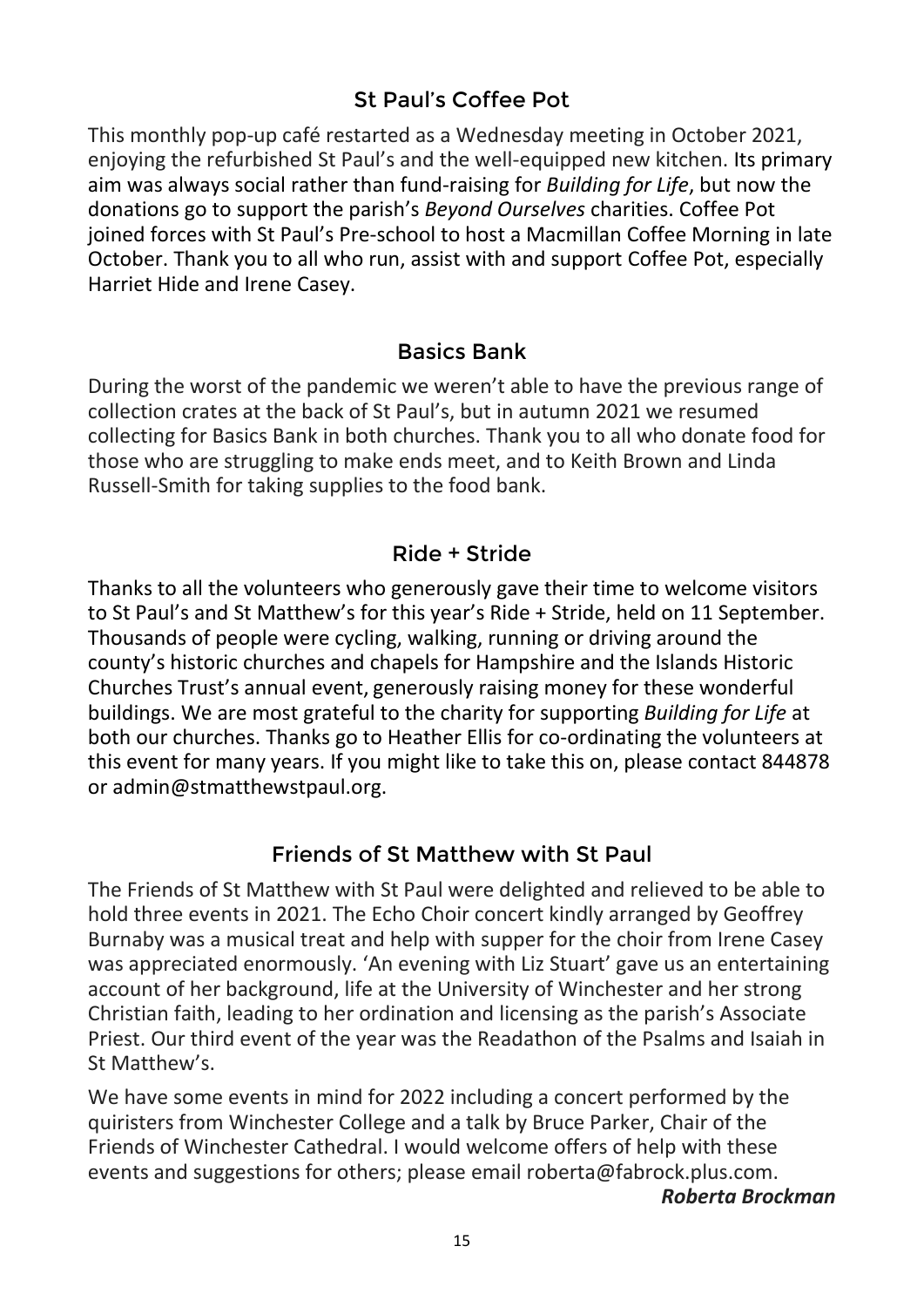### **Outreach activities**

### Beyond Ourselves Committee

*You shall love your neighbour as yourself.* (Matthew 22: 39)

In 2021 this committee supported 23 charities – local, national and international. The budget was £10,000, as it has been since 2016. We were left a legacy, gratefully received, and were additionally able to support Vacccinaid.

Looking forward, we hope we shall continue to have a budget, out of the General Fund, of £10,000 or more, enabling us to carry out our important Christian commitment to help people in greatest need.

#### *Beyond Ourselves* **giving in 2021**

| United Society Partners in the Gospel                         | £1,500 |
|---------------------------------------------------------------|--------|
| <b>Church Mission Society</b>                                 | £750   |
| CMS mission partners in South East Asia                       | £750   |
| <b>Barnabas Fund</b>                                          | £500   |
| <b>Bible Society</b>                                          | £250   |
| <b>Embrace the Middle East</b>                                | £500   |
| <b>Feed the Minds</b>                                         | £350   |
| <b>Leprosy Mission</b>                                        | £250   |
| <b>Mission to Seafarers</b>                                   | £250   |
| WaterHarvest                                                  | £350   |
| <b>Basics Bank</b>                                            | £200   |
| <b>Boaz Trust</b>                                             | £200   |
| Church Urban Fund                                             | £250   |
| Winchester Churches' Nightshelter                             | £450   |
| Friends of the Family                                         | £350   |
| Spurgeons                                                     | £150   |
| <b>Minstead Training Trust</b>                                | £200   |
| Olive Branch Christian Counselling Service                    | £200   |
| Southampton and Winchester Visitors Group                     | £350   |
| <b>Street Pastors</b>                                         | £250   |
| <b>Trinity Centre</b>                                         | £350   |
| Winchester Action on Climate Change                           | £100   |
| <b>Winchester City Centre Chaplaincy</b>                      | £500   |
| Churches Together Winchester's refugee<br>nominated charities | £1,000 |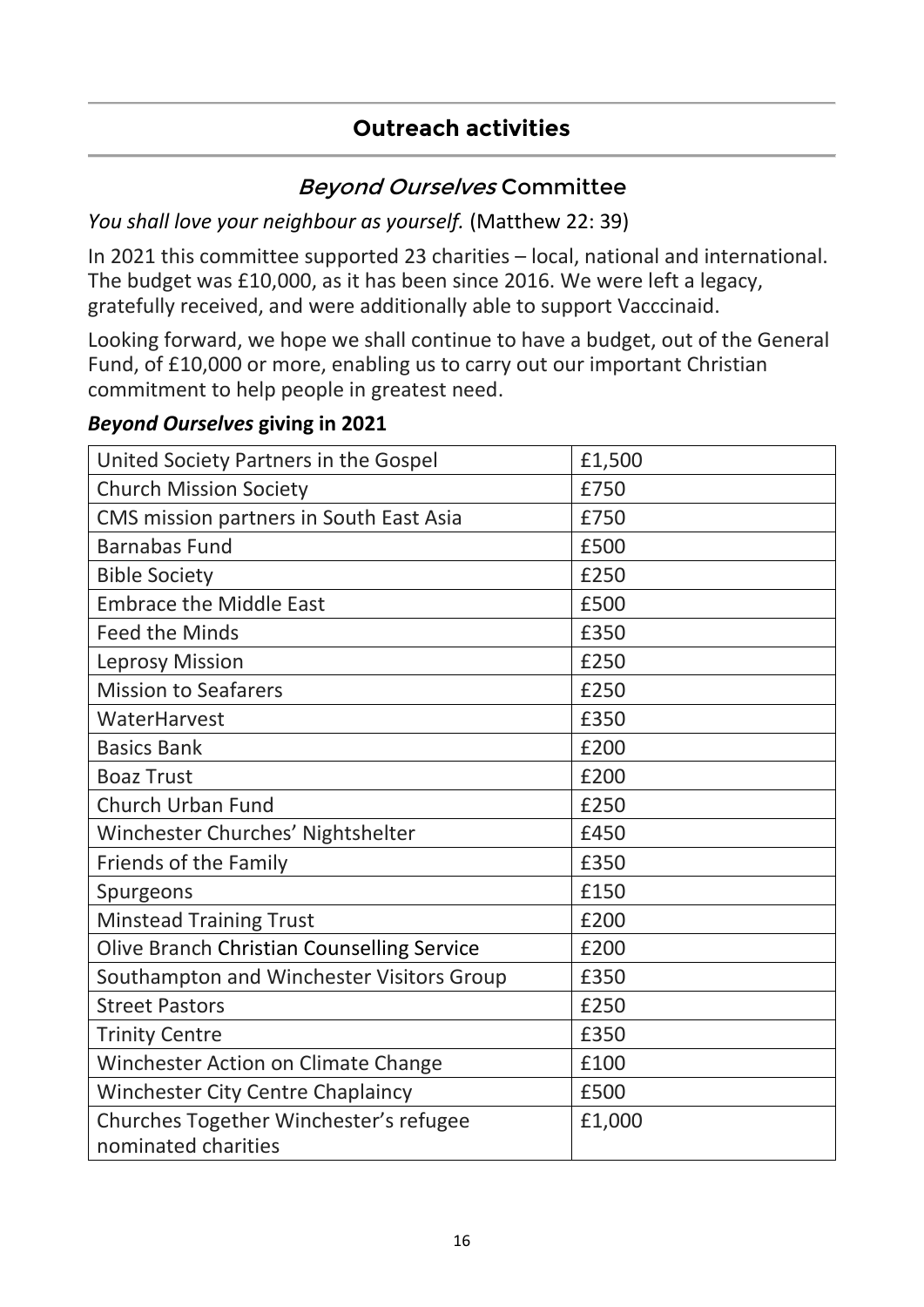Due to the pandemic, in 2021 there weren't as many special event collections as usual, although we organised envelope distribution for Christian Aid Week, and Advent collections for St Martin-in-the-Fields Christmas appeal raised £197.50.

For further details about the charities we support, visit www.stmatthewstpaul.org/beyond-ourselves/.

*Alexa Heady*

### Eco Church

During 2021 we were delighted to receive an Eco Church Bronze Award for the improvements made in both churches to become more sustainable. Now we are aiming for a Silver Award.

We held a Climate Sunday service in early February, with green ribbons made by Norma Goodwin. For Lent people were encouraged to cut back on meat; Kathleen Freeman co-ordinated vegetarian recipes put forward for inclusion in the welcome sheet and on our website. We received little feedback, perhaps because this was a stage in the pandemic when worship was online only. Lent also saw a prayer initiative in the lead-up to COP26, when we signed up to and participated in the Global Prayer and Action Chain for Climate Justice, a faith initiative co-ordinated by Christian Aid.

An online workshop was held with WinACC and local councillors which was positive and helpful. There was a 'no mowing' policy in both churchyards in May, and plans were made to instal a water butt at St Paul's. Keith Jones updated the group on plans for investing money in an ethical banking fund, in line with the Church of England advisory board.

A second Climate Sunday service was held in October at the end of Winchester Green Week. During that week Kathleen Freeman and Max Priesemann attended the Churches Together service at Winchester Cathedral with our pledges written on a banner: to plant more trees and do more rewilding at St Paul's.

The green group looked into the best sustainability options for improving the St Paul's site and found that changing church light fittings to LED would be the most effective way of lowering our carbon footprint. It would be more cost-effective than installing solar panels, given our patterns of usage and the current state of the technology of battery storage.

The green group made a significant contribution to the parish magazine, covering subjects such as vegetarianism, carbon footprints, climate change and the corporate world, Winchester Cycling Charter, installing solar panels at home, greenfield housing development, food waste and litter. We shall continue to write articles to encourage us all to live more sustainably. It would be lovely if you would like to contribute as well.

#### *Alexa Heady*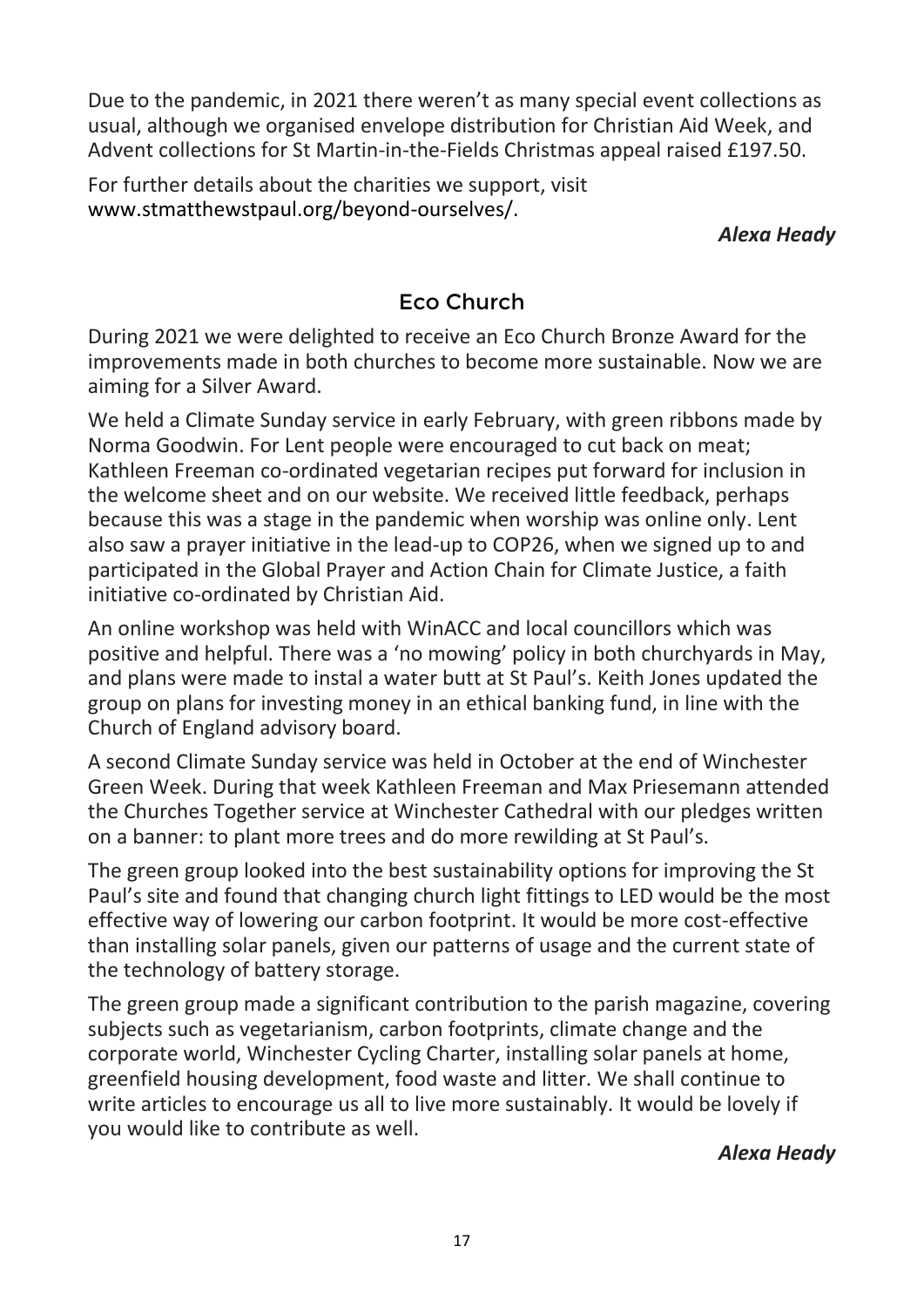### Christian Aid

Christian Aid's mission is to eradicate poverty by tackling its root causes and the underlying structures that keep poor people poor, as well as dealing with its effects. Prior to the pandemic, the parish generally raised over £4,000 each year from Christian Aid Week house-to-house collections, under the enthusiastic leadership of an energetic parish co-ordinator. In 2021, without a co-ordinator in place, parish staff organised volunteers to distribute Christian Aid Week envelopes throughout our allocated area, with people invited to drop their donations at St Paul's or the rectory; however, this raised only a small sum. Plans for 2022 are to both deliver and collect envelopes wherever possible, and to seek a new and enthusiastic organiser for 2023.

### City Centre Chaplaincy

This has been a really difficult time, with need high but restrictions preventing most of our work until the latter part of 2021. The chaplaincy team shrank significantly for a range of reasons including vulnerability/shielding of some chaplains. When allowed, the existing chaplains were hard at work and welcomed by shops in the city. Canon Nick Fennemore was a most welcome and effective Lead Chaplain but retired in the autumn and moved away. A new Lead Chaplain, Karen Markiewicz, has been recruited and appointed, and is starting to recruit new chaplains to work in the city centre. Volunteers are always welcome and much needed. Neither the law courts nor Winchester City Council are yet in a position to allow chaplains to resume activities. Towards the end of the year, Michael Joseph stepped back from the position of Chair; a new volunteer for this post is expected in 2022.

#### *Michael Joseph*

#### Mission to Seafarers

The Mission to Seafarers were unable to accept donations of knitted hats and balaclavas until the end of 2021, when 41 hats and 8 balaclavas in various colours were sent to be distributed to the hardworking seafarers. New knitters are always welcome; please contact Jeanette Batt on 860249.

*Jeanette Batt*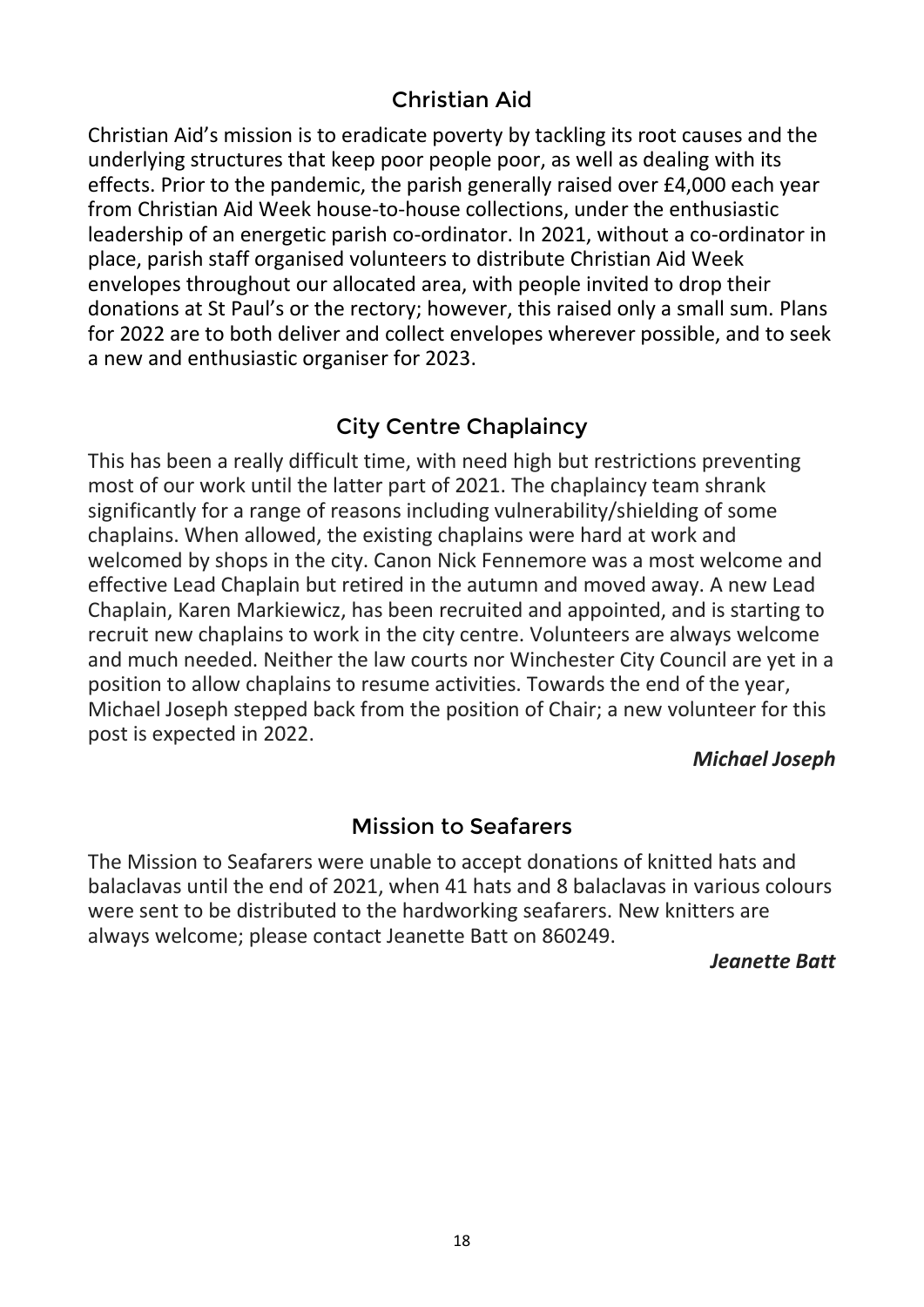### **Church environment**

### Property/maintenance/grounds

Following the completion of the first phase of *Building for Life*, the church building at St Paul's in 2021 was in an excellent state of repair and, of its type, state of the art. We have some relatively minor issues to deal with such as a leak from the water pipes in the small toilet and associated damage to the woodwork; that will be attended to by our contractors Amiri, at their expense. At the end of 2021 there were a few outstanding matters that were budgeted for and are nearing completion, such as the new circular light to be hung in the gallery meeting room and a handrail to be fitted on the south side of the dais.

St Paul's Hall is in a good state of repair having been repainted, with a new floor fitted and a new kitchen installed. Two of the three parish rooms have been newly painted, and in 2022 refurbishment of the kitchen area is being considered.

St Paul's grounds are maintained well by our gardener. In addition, a team cleared the area around the hall, which had become overgrown. The back fence suffered storm damage, and repairs have been carried out. Some of the bank at the front of the church has been cleared and additional bulbs planted. In early 2022, a new tree was planted on the high bank in memory of a parishioner.

St Matthew's is also in a good state of repair. The maintenance team has completed all the work required by the quinquennial report, which has included cleaning the belfry, rust-proofing the clappers in the bells and fixing new mesh in the belfry to prevent bats and birds from nesting there. In 2022 some water ingress has been noted into the back lobby, which is causing significant damp over the exterior door. It is being investigated by the church architect and builders.

The grounds at St Matthew's have been very well maintained by a willing team of volunteers. Helen Chambers writes, 'The circle of life in the churchyard has brought us back to spring – and the joy of snowdrops, wild daffodils, and primroses in abundance. There have been occasional losses to frost, but we continue to plant and enjoy the theme of fragrant and old-fashioned varieties.'

We now have maintenance schedules for both churches and churchyards and a wonderful team of 12 volunteers established during 2021 who help to carry out many of these tasks.

*Nick Page*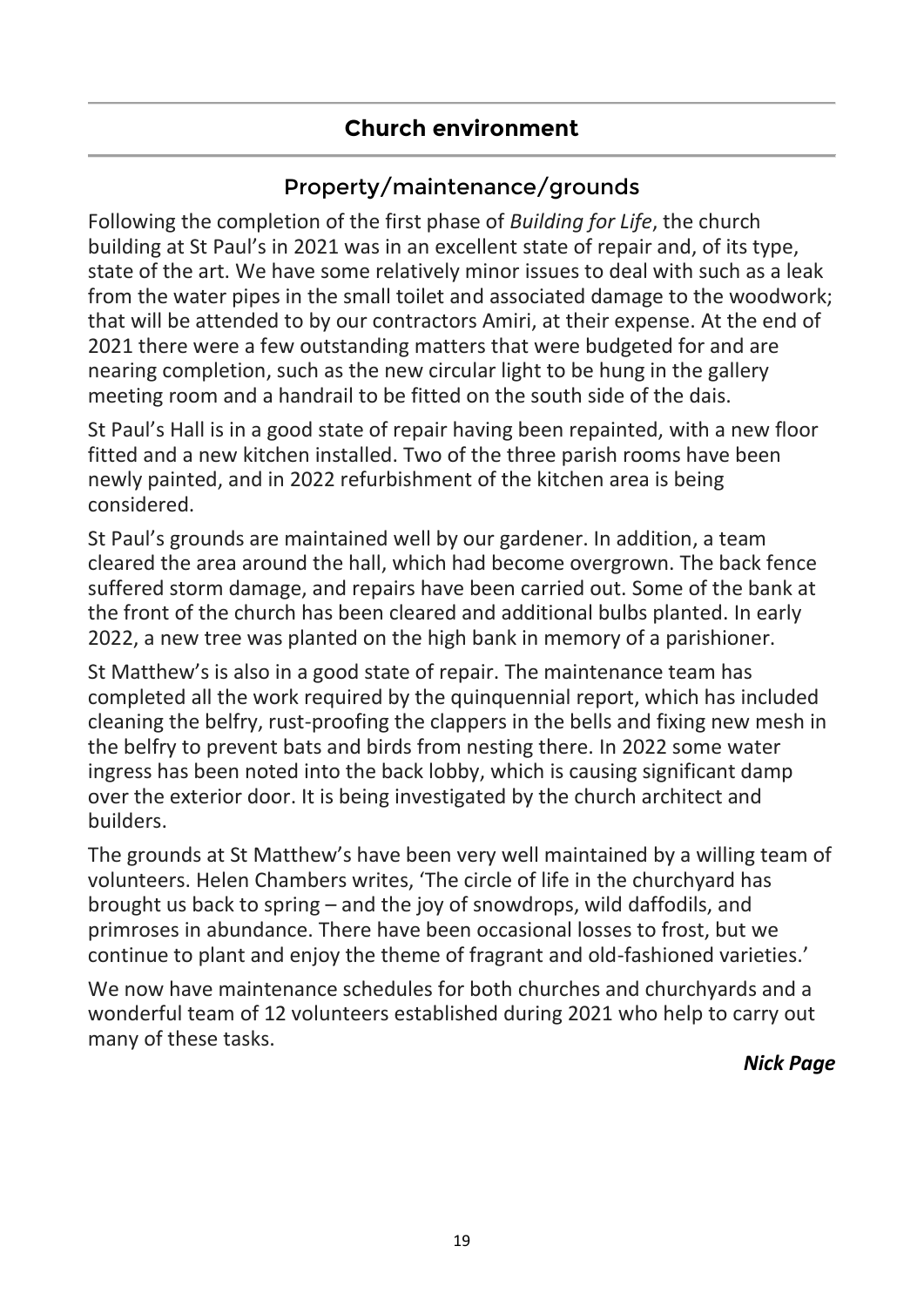#### Music

Providing music for services during the worst of the pandemic proved challenging and required a ready willingness to switch between ways of operating, as services switched between online and in-person.

We are hugely grateful to Ian Rees, the St Paul's organist since 2014, for all his contributions to the parish, musical, spiritual and organisational, and for his wonderful sense of humour. He retired in early 2022 and a new organist/director of music is sought. In 2022 we are indebted to those who are playing organ and piano in the interim, in particular volunteers David Blunt, Vicki Tibbitts and Jan Walley, and Christopher Tolley who is our regular organist on the fourth Sunday of the month.

We could not continue with the high standard of music at St Paul's without our instrumentalists and singers, and we are grateful to the small groups that kept music in worship going when congregational singing was not allowed by the government (their forces pared to the minimum to reduce risk of infection). In 2022 we look forward to expanding the band and singing group, welcoming people of all abilities.

As described in the churchwardens' report above, the previous organists' rota at St Matthew's is depleted by retirement and new volunteers would be welcomed.

#### Flowers

**St Paul's** As with so many things, Covid prevented us from flower arranging in the normal way in 2021 and presented new challenges. For the flower team it was considering, on occasions, what would look good when viewed via the streamed services and, later, working out the best places for arrangements in the new space in St Paul's. A delightful splash of spring yellow was seen with the Mothering Sunday daffodil display, followed by an Easter arrangement. There was a return of weekly pedestals as public services restarted, and we were delighted to create several large and colourful arrangements for Peter Seal's farewell Sunday in August, and again at Christmastime.

#### *Sarah Eadie*

**St Matthew's** Sadly Heather Riley, who had been arranging flowers at St Matthew's for many years, died in October 2020. In spring 2021, a team of volunteers was formed to carry on her good work, and flowers have been adorning the church ever since, despite the Covid pandemic.

#### *Linda Russell-Smith*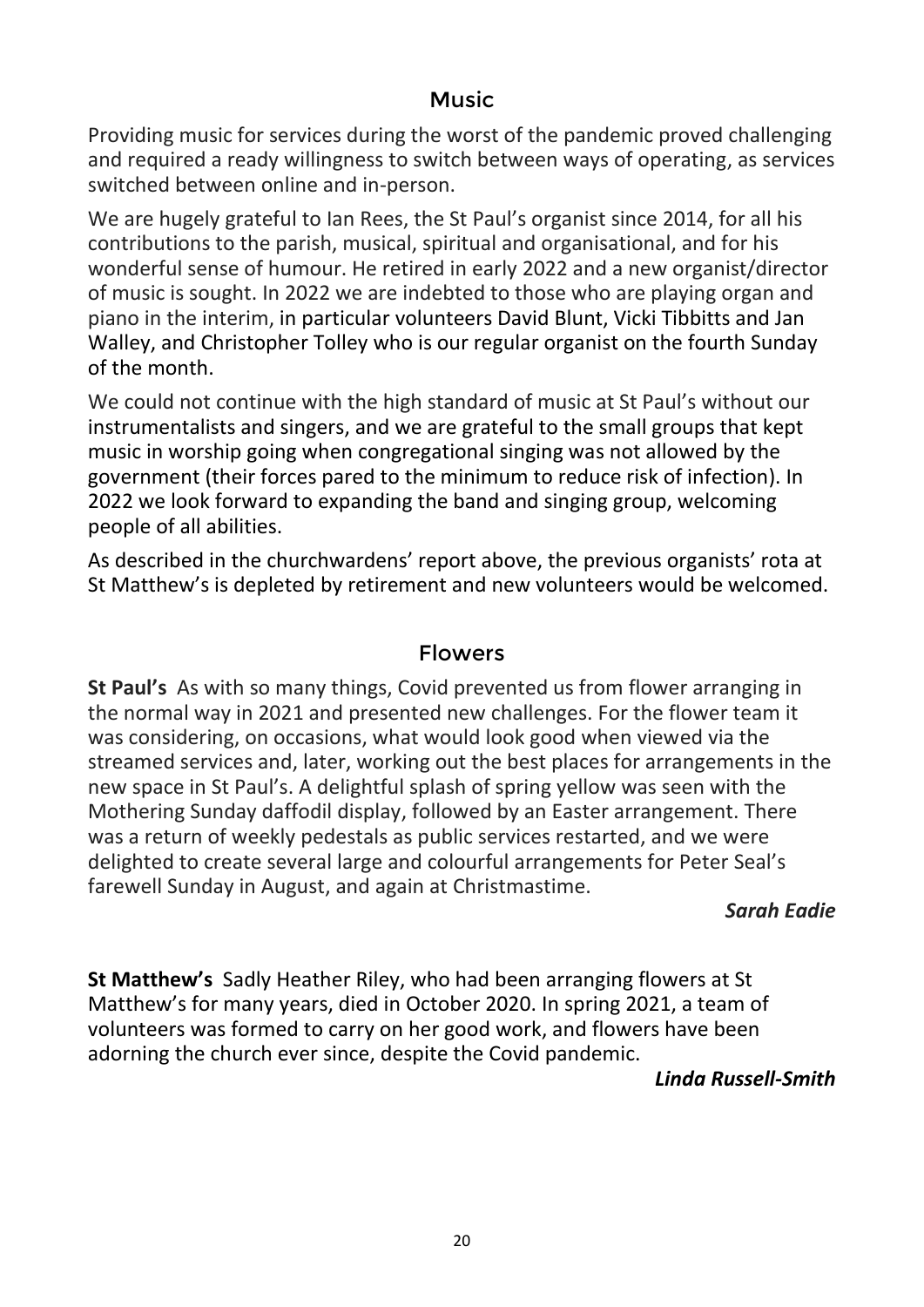We had an enormous and wonderful bring and share lunch in August 2021, immaculately planned by St Paul's churchwardens and a team of volunteers to be safely spaced and well ventilated, using outdoor spaces under awnings as well as the body of St Paul's Church. We wanted to give the Seal family a good and loving send-off, and that is what happened.

A second bring and share lunch followed for Harvest, at smaller scale. We look forward to many more community meals in the future.

#### **Communication**

#### Website

This is where many people first look when exploring which church they might go to. It's also well used by members of the congregation, and it took on particular importance during the pandemic as the means of accessing recorded and streamed services.

The website was updated weekly throughout 2021, with the St Paul's 9.30 Order of Service incorporated into the weekly welcome sheet so that online worshippers could access it along with the notices. Further website updating was done regularly so sermon scripts were available for people to mull over, and to highlight particular church services and events. Following St Paul's re-opening after the *Building for Life* project, a lot of new photographic material was incorporated and hiring information was enhanced. Further development, including adaptation to suit access on mobile phones, is planned for the future.

#### Printed information

As mentioned above, the weekly welcome sheet included the liturgy for St Paul's throughout 2021. This mini booklet carried information about services and events at both churches, was a place to find details of how to meet people and get involved, carried requests for volunteers and signposted a range of events taking place in numerous contexts beyond the parish.

The parish magazine was issued 10 times in 2021, with 200 copies of each edition delivered or posted. Content oversight came from Peter Seal until July, and thereafter from St Paul's churchwardens. Thanks go to all who contribute regularly, and to those who occasionally submit an article. Particular mention should go to Alexa Heady for her faithful compilation of articles on the *Beyond Ourselves* theme, and to members of the green group who tirelessly make us aware of our calling to care for God's good creation. The intention is for a wide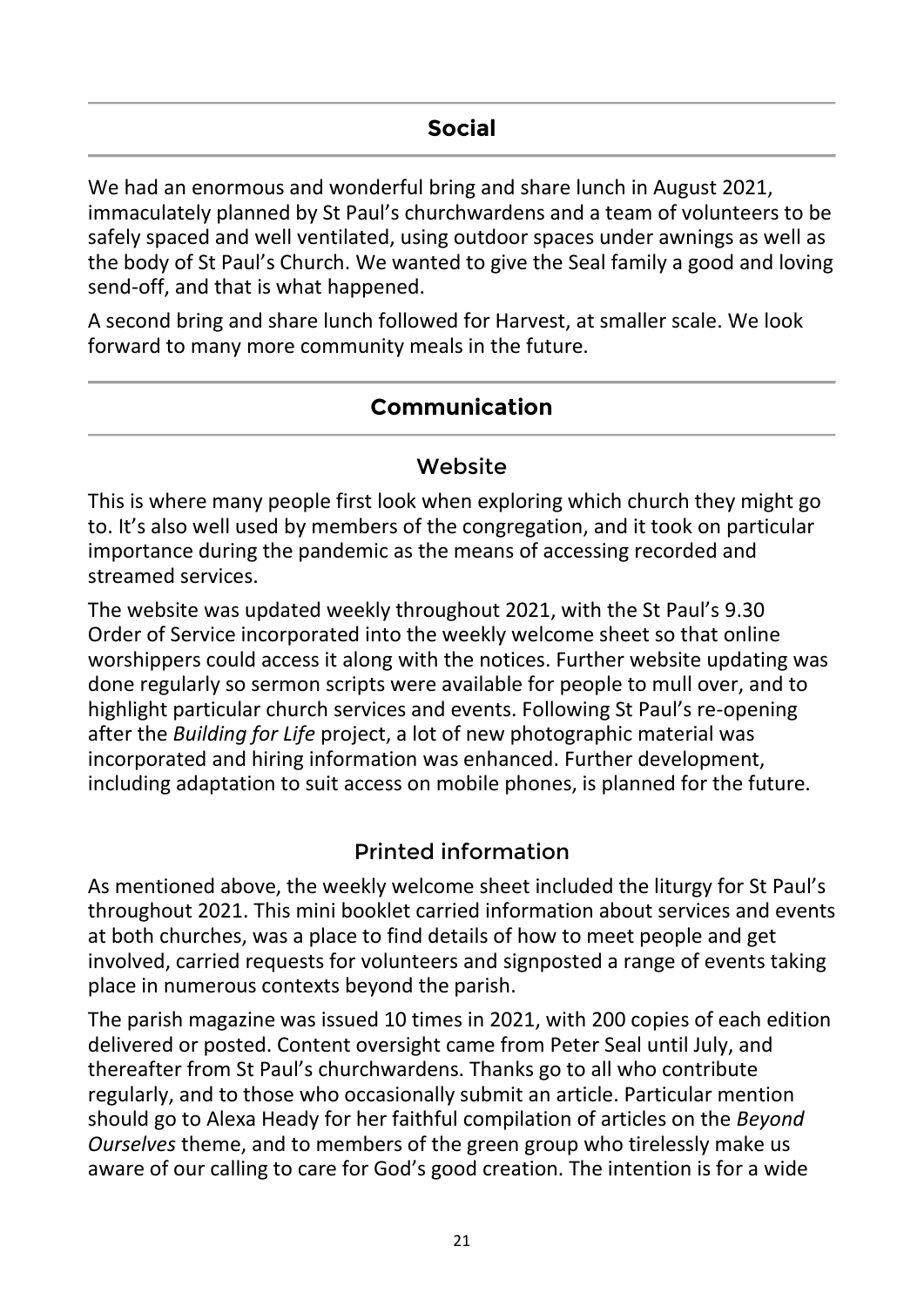range of voices from within the community to be heard in the magazine on subjects that touch our faith and how we live it out. We are grateful to those who month by month print, batch and deliver copies.

In 2021 we continued to produce street-front posters to comfort, reassure, cheer up and challenge passers-by, whether they consider themselves religious or not.

As in previous years, we engaged with the local press and were pleased to received good coverage in the *Hampshire Chronicle*.

#### *Ursula Payne*

### **Church electoral roll**

As of 12 May 2021, there were 249 people on the parish's electoral roll (2020: 249). 108 were resident in the parish and 141 non-resident (2020: 110 resident, 139 non-resident).

#### *Alison Collins*

#### **Finance**

Following the difficulties of 2020, the return to St Paul's at the end of *Building for Life* and the easing of coronavirus restrictions, the hope was that 2021 would be less challenging. Unfortunately, world events were to conspire against us: there were ongoing restrictions and the return to both St Matthew's and St Paul's was initially not possible, and then only in a restricted manner with reduced numbers in the congregations. Along with this was the departure of Peter Seal and the prospect of an interregnum of undetermined length!

This, coupled with both temporary and permanent losses of several income streams and increased running costs, resulted in a year-end deficit, the level of which was significantly lower than initially forecast following a marvellous response by parishioners to the appeal early in the year by Peter.

However, 2021 still ended with a general fund deficit, and going forward into 2022 the focus will be on returning to annual growth in regular giving, and increasing revenue from other income sources such as facilities hire, magazine subscriptions and parking. With these aims in mind there is wonderful work being done by members of the Development Board, chaired by Nick Page, in looking at the wider use of the excellent facilities that the *Building for Life* project has delivered. Similarly, a team led by Keith Jones, in conjunction with the clergy and churchwardens, has been exploring ways to promote stewardship in these difficult times.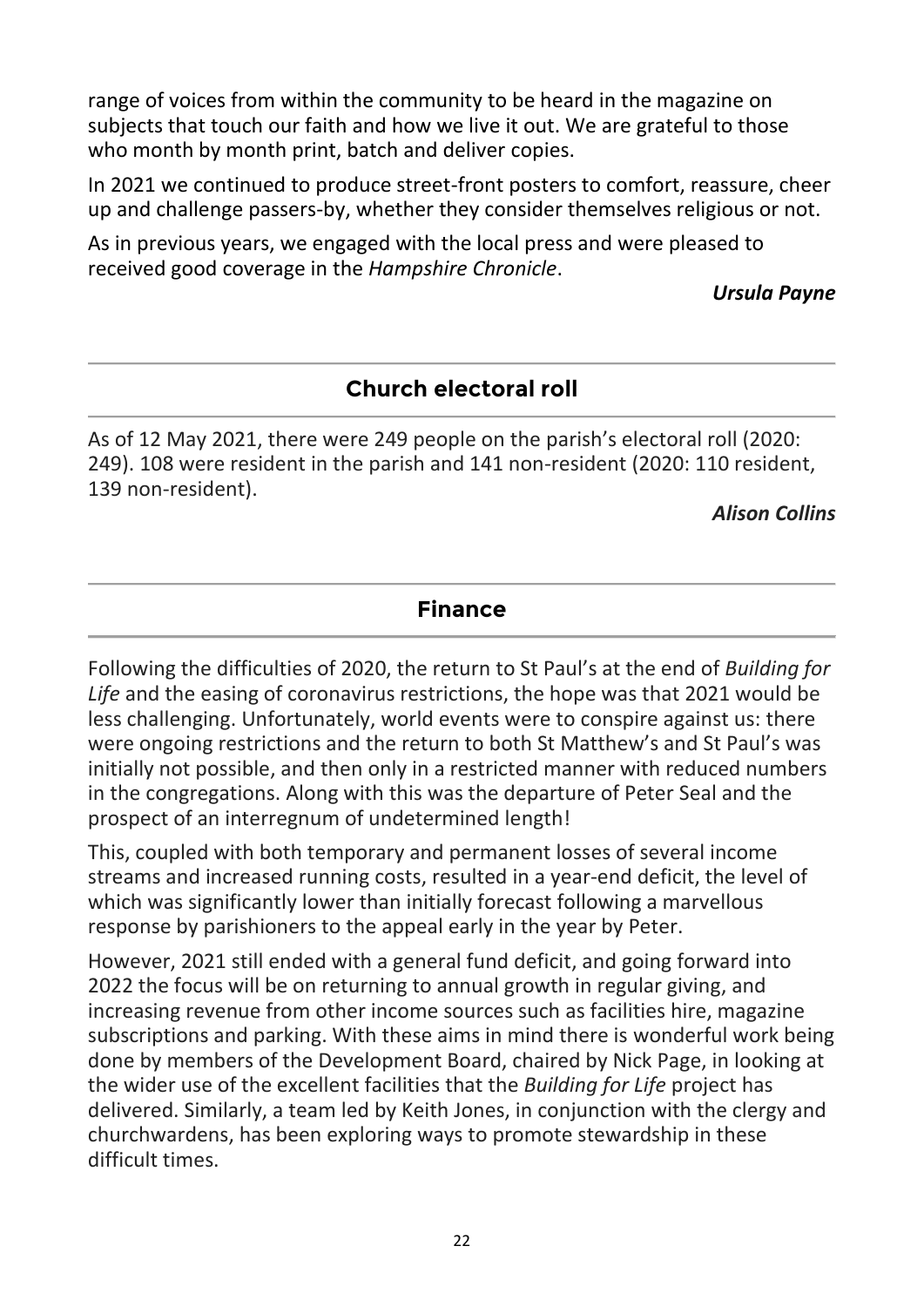More specifically for the finance team, there is still the need to finalise agreement on our investment policy, to move as much as possible of our banking from NatWest to the more charity-focused and sustainable Charities Aid Foundation Bank and to undertake as much as feasible of our financial activity electronically.

*Tim Stannard*

This review was compiled and printed in the parish office and distributed with the May 2022 parish magazine.

# Large print versions are available